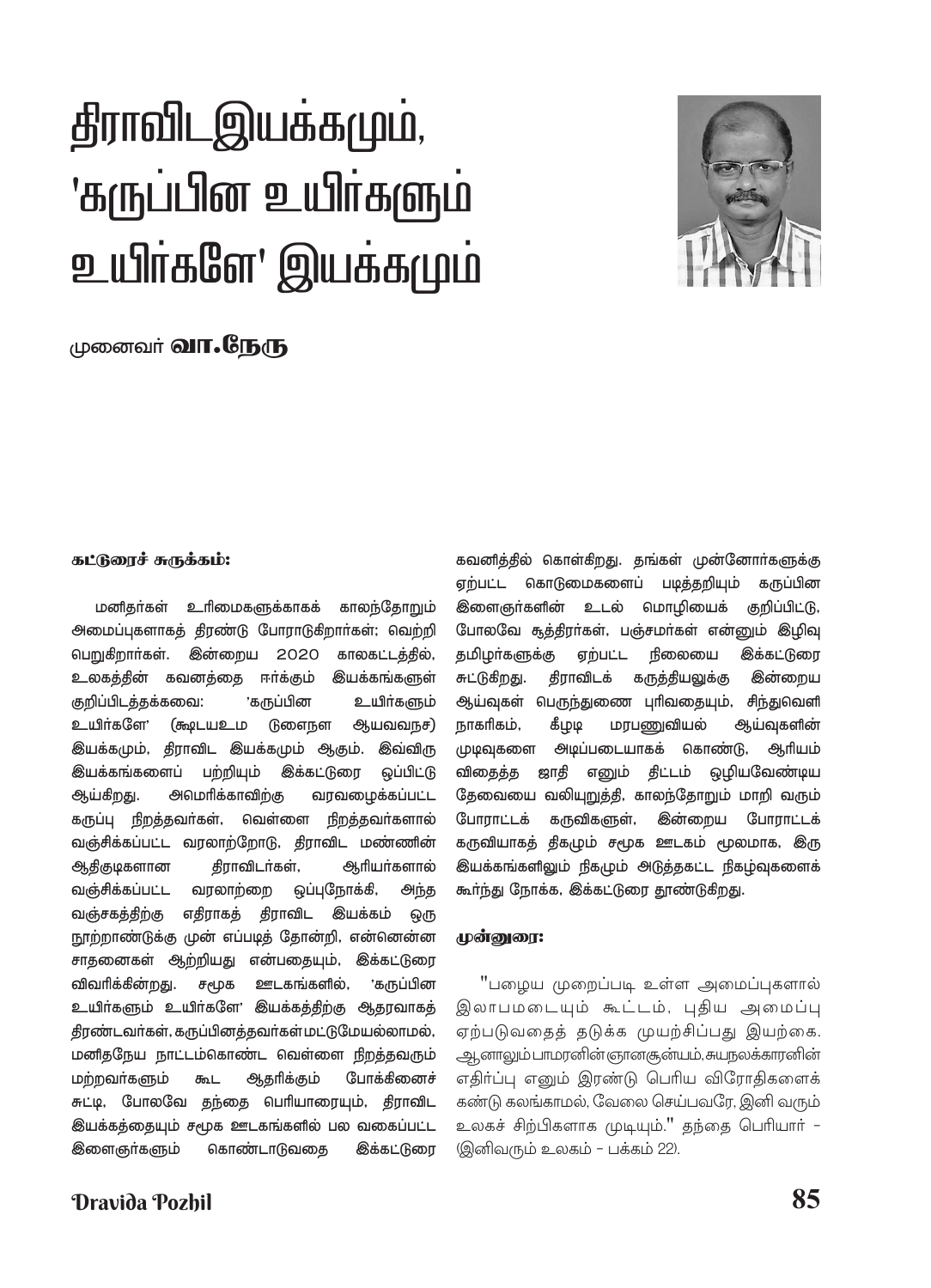நிகழ்காலத்தில் உலகின் கவனத்தை ஈர்க்கும் இயக்கங்களுள் ஒன்று 'கருப்பின உயிர்களும் உயிர்களே' (BLACK LIVES MATTER) என்னும் .<br>இயக்கமாகும். ஆர்ப்பரித்து வரும் வெள்ளம் .<br>பள்ளத்தாக்கைக் கண்டதும் நீர்வீழ்ச்சியாகப் பாய்ந்து, அவ்விடத்தில் இருக்கும் அழுக்குகள் .<br>அனைத்தையும் அடித்துச் சிதைத்து அப்புறப்படுத்துவது போல, அமெரிக்க .<br>வெள்ளையர்களின் மனதில் இருக்கும் நிறவெறி அழுக்கை நீக்குவதற்காக கருப்பின மனிதர்கள் அனைவரும் ஒன்றிணைந்துகருப்பின உயிர்களும் உயிர்களே (Black lives matter) என்று எழுப்பிய முழக்கம் அமெரிக்காவின் அனைத்து மாநிலங்களில் மட்டுமல்ல; கண்டம் கடந்து பல நாடுகளில் எதிரொலித்த – எதிரொலிக்கும் முழக்கம் ஆகும். அந்த முழக்கத்தின் எதிரொலி யூ டியூப் காணொலிகளாக, கவிதைகளாக, ஒட்டுமொத்தத் திரளாகத் திரண்ட மனிதர்களின் இடியென முழங்கும் குரலோசையாக ஒலிக்க ஆரம்பித்திருக்கிறது.இது இன்று நேற்று தொடங்கிய கொடுமைக்கு எதிரான முழக்கம் அல்ல; பல நூற்றாண்டுகளாகத் தொடரும் கொடுமைகளுக்கு எதிரான குரல். அமெரிக்க வெள்ளையர்களின் நிறவெறிக்குச் சற்றும் குறையாமல், இந்தியாவில் ஜாதிவெறி இருக்கிறது. அந்த ஜாதிவெறி, பெற்ற மகளை, இன்னொரு ஜாதியைச் சார்ந்தவரைத் திருமணம் செய்து கொண்டார் என்பதற்காக வெட்டிக்கொலை செய்யும் அளவிற்கு வெறித்தனமாகவும், காட்டுமிராண்டித்தனமாகவும் இருக்கிறது. ஜாதி என்றால் என்ன? அது எப்படித் தமிழர்களின் மனங்களிலே புகுத்தப்பட்டது, யாரால் புகுத்தப்பட்டது? என்பதனை மக்களுக்கு தனது வாழ்நாள் முழுவதும் விளக்கியும், ஜாதி ஒழிப்பினை, பெண்ணடிமை ஒழிப்பினைத் தனது வாழ்வின் இலட்சியமாகக் கொண்டு வாழ்ந்த, திராவிட இயக்கத்தின் தந்தை பெரியாரும், அவரது திராவிட இயக்கமும் இன்றைய சமூக ஊடகங்களில் கொண்டாடப்படுவதோடு, திராவிட இயக்கக் கருத்தியலை நோக்கி இளைஞர்கள் கூட்டம் கூட்டமாக வருகின்ற இந்தக் காலகட்டத்தில், கருத்தியல் அடிப்படையில் 'கருப்பின உயிர்களும் உயிர்களே' இயக்கத்தையும், திராவிட இயக்கத்தையும் ஒப்பிட்டும், இரண்டு இயக்கங்களும் வேறுபடும் இடங்களையும் கருத்தில்கொண்டு, எதிர்கால இனிவரும் உலகைப் பற்றி சிந்திக்கச் செய்வதே இக்கட்டுரையின் நோக்கமாகும். சமூக ஊடக விவாதத்தில் பிறந்த கருப்பின உயிர்களும் உயிர்களே இயக்கம் எளிய மனிதர்கள், பாதிக்கப்படுபவர்கள் தங்கள் கோபத்தை, இயலாமையை, அரசுகளின் அநீதியை விவாதிக்கும் ஓர் இடமாக சமூக ஊடகங்களை நவீன அறிவியல் கொடுத்திருக்கிறது. சென்ற நூற்றாண்டில் பாதிக்கப்பட்டவர்களுக்குக் .<br>கிடைக்காத வாய்ப்பு இது. மின்னஞ்சல், குறுஞ்செய்தி போன்ற செய்தித் தொடர்புகள் 2005களுக்குப் பிறகு விரிவடைந்து இன்றைக்கு வாட்ஸ்அப், ஃபேஸ்புக், டுவிட்டர், இன்ஸ்டாகிராம், வலைத்தளம் எனப் பல தளங்களை, விவாதிக்கும் தளங்களாக, உண்மைகளை வெளிச்சம் போட்டுக்காட்டும் திரைகளாக மக்களுக்கு அறிவியல் கொடுத்திருக்கிறது. பத்திரிகைகளுக்கு எழுதி அனுப்புவது, பின்பு அது வெளியிடப்படும் வரை காத்திருந்து படிப்பது என்பது மாறிவிட்டது. மனதில் நினைத்தவுடன் எழுதுவது, எழுதுவதை உடனே சமூக ஊடகங்களில் பதிவது என்பது எல்லோருக்கும் வாய்ப்பை அளிக்கிறது. பதிவு செய்த கருத்திற்கு வரும் ஆதரவு, எதிர்ப்புக் கருத்துகளை உடனுக்குடனே தெரிந்து கொள்வது, அதற்கு விளக்கம் அளிப்பது என்று சமூக ஊடகங்கள் ஒரு தொடர் கருத்துப் பகிர்வுக்கான வாய்ப்பினை அளிக்கிறது.

## கருப்பின உயிர்களும் உயிர்களே இயக்கம்:

அப்படி 2013இல் ஃபேஸ்புக்கில் மூன்று பெண்கள் – அலிசியா கார்ஸா (Alicia Garza), பேட்ரீஸ் குலர்ஸ் (Patrisse Cullors), ஒபல் டோமெட்டி (Opal Tometi) ஆகிய மூவரும் கருப்பு இனத்தைச் சார்ந்தவர்கள், அமெரிக்காவில் அநியாயமாக கருப்பு இனத்தவர்கள் கொல்லப்படுவதையும், அதற்கு அரசும், போலிசும், சட்டங்களும், நீதிமன்றமும் துணை போவதைப் பற்றியும் விவாதிக்கிறார்கள். 2012பிப்ரவரி 26ஆம் நாள், 17 வயதே நிரம்பிய அமெரிக்க – ஆப்பிரிக்கச் சிறுவன் டிராய்வொன் மார்ட்டின் (Trayvon Martin), வெள்ளை நிறத்தவரான ஜார்ஜ்ஜிம்மர்மேன் (George Zimmerman) என்பரால் சுட்டுக்கொல்லப்பட்டான். ஒராண்டு காலம் நடந்த நீதி விசாரணைக்குப்பின், ஜார்ஜ் ஜிம்மர்மேன் குற்றமற்றவர் என்று விடுவிக்கப்படுகிறார். (கீழ்க்கண்ட விக்கிபீடியா தளம் விரிவான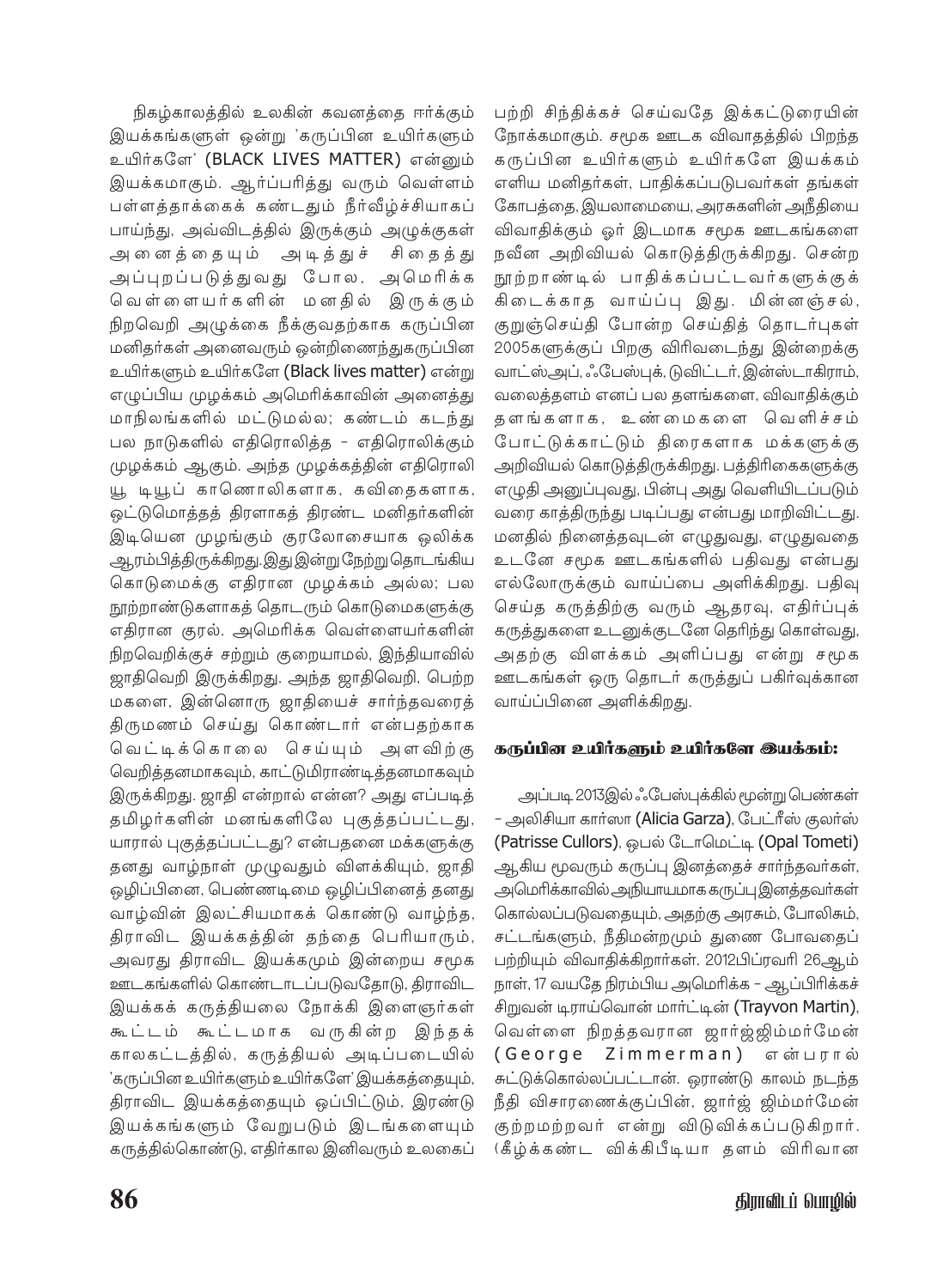## தகவல்களைத் தருகிறது. https://en.wikipedia. org/wiki/Shooting\_of\_Trayvon\_Martin#County\_ medical examiner's autopsy report).

அநியாயமாகச் சுட்டுக்கொல்லப்பட்டானே -டிராய்வொன் மார்ட்டின். அவனது படுகொலைக்கு நீதி இல்லையே என்பது இவர்களுக்குக் கோபமூட்டுகிறது, ஆத்திரம் கொள்ள வைக்கிறது. ஃபேஸ்புக்கில் கருத்துகளைப் பகிர்கின்றார்கள். அலிசியா கார்ஸா எல்லா உயிர்களும் முக்கியம். கருப்பின உயிர்களும் உயிர்களே" என்று ஃபேஸ்புக்கில் எழுதுகிறார். உடனே பேட்ரீஸ் குலர்ஸ் #Black lives matter என்று எழுத, இது சரியென ஒபல் டோமெட்டி ஒப்புதல் அளிக்க, #Black lives matter என்னும் இயக்கம் பிறக்கிறது. இந்த மூவரும் #Black lives matter என்னும் ஹேஷ்டேக்கின் கீழ், தங்கள் கருத்துகளை எழுத ஆரம்பிக்கின்றார்கள். # ஹேஷ்டேக் என்று சொல்லப்படுகின்ற இந்தக் குறியீடு ஒரு குறிப்பிட்ட தலைப்பின் கீழே பலர் தங்கள் கருத்துக்களைப் பதிவு செய்ய வழிவகுப்பது. அந்த வகையில் #Black lives matter என்னும் ஹேஷ்டேக் தலைப்பின் கீழ் 'கருப்பின உயிர்களும் உயிர்களே' இயக்கம், சமூக ஊடகத்தின் வழியே பிறந்து, சமூக ஊடகத்தின் வழியாகவே விரிவடைகிறது. ருஷ்யாவின் புரட்சிக்கு மாக்சிம் கார்க்கியின் தாய் நாவல் துணை புரிந்தது போல, அமெரிக்காவில் எழுந்த கருப்பு இனத்தவர்களின் எழுச்சிக்குச் சமூக ஊடகங்களே அடிப்படை. ஊடகத்தின் வழியே விரிவடையும் இந்த இயக்கத்தின் செயல்பாடு Blacklivesmatter. com என்னும் இணையதளம் தனியே பிறக்க வழி வகுக்கிறது. வெள்ளை நிறத்தவர்களின் ஆதிக்கத்தை ஒழிப்பது, கருப்பின மனிதர்கள் மீது நடத்தப்படும் வன்முறையைக் தடுப்பதற்காக ஒன்றிணைவது, ஒன்றிணைவதன் மூலமாகக் கருப்பின மனிதர்களின் கற்பனை வளத்தை, புதியன செய்ய விரும்பும் விருப்பத்தை நிறைவேற்றுவது, கருப்பின மனிதர்கள் மகிழ்ச்சியாக வாழ்வதற்கு, கருப்பின மனிதர்களின் வாழ்க்கையை மேம்படுத்த ஒன்றிணைவது, அதன் மூலமாக உடனடியான கருப்பின மனிதர்களின் வாழ்க்கை மேம்பாடு என்னும் இலட்சியமே தங்களின் இலட்சியம் என கருப்பின உயிர்களும் உயிர்களே இயக்கத்தின் இணையதளம் குறிப்பிடுகிறது. ("#BlacklivesMatter was founded in 2013 in response to the acquittal

**Dravida Pozhil** 

of Trayyon Martin's murder. Black Lives Matter Global Network Foundation is a global foundation supporting Black led movements in the US, UK, and Canada, whose mission is to eradicate white supremacy and build local power to intervene in violence inflicted on Black communities by the state and vigilantes. By combatting and countering acts of violence, creating space for Black imagination and innovation, and centering Black joy, we are winning immediate improvements in our lives"). கருப்பின உயிர்களும் உயிர்களே இயக்கத்திற்குத் தலைவர், செயலாளர் என்பன போன்ற பொறுப்புகளைக் கொண்ட முறையான அமைப்பு முறை இல்லை. எல்லோரும் தலைவராகவும், எல்லோரும் தொண்டராகவும் இருக்கும் ஓர் அமைப்பு முறையாக அவர்கள் இருக்கிறார்கள். அநீதி கண்டு வெகுண்டெழுந்து ஆர்ப்பரித்துப் போராடாமல் அநீதி களைய முடியாது" என்னும் முழக்கத்திற்கு ஒப்ப, தங்களுக்குள் சமூக ஊடகங்களின் வழியே விவாதித்துக் கொண்டு இருந்த "கருப்பின உயிர்களும் உயிர்களே'' இயக்கத்தவர்கள், 2014இல் இரண்டு அமெரிக்க – ஆப்பிரிக்கர்கள் மைக்கேல் பிரவுன் (Michael Brown) மற்றும் எரிக் கார்னர் (Eric Graner) கொல்லப்பட்டதை எதிர்த்து, தெருக்களில் இறங்கி, போராட ஆரம்பிக்கிறார்கள். மக்களை ஒருங்கிணைக்கவும், ஓரிடத்தில் கூடி முழக்கங்கள் எழுப்பவும், அநீதிக்கு எதிராக அமெரிக்காவின் தெருக்களிலே ஒன்று கூடவும் 'கருப்பின உயிர்களும் உயிர்களே' இயக்கம் முன்னெடுப்புச் செய்கிறது. அமெரிக்க மக்களின் கவனத்தை இந்த இயக்கம் ஈர்க்க ஆரம்பிக்கிறது. அதனைத் தொடர்ந்து உலகளாவிய இயக்கமாக, அமெரிக்கா, அய்ரோப்பா, கனடா எனப்பல நாடுகளில் இருக்கும் கருப்பு இனத்தவர்கள் தங்கள் உரிமைக்காக குரல் கொடுக்கும் இயக்கமாகக்கருப்பின உயிர்களும் உயிர்களே இயக்கம் உருவெடுத்தது.

## என்னால் மூச்சு விட முடியவில்லை:

ஜார்ஜ் பிளாய்ட் (George Floyd) என்னும் அமெரிக்க ஆப்பிரிக்கர் தன்னுடைய இறப்பிற்குச் (மே 25,2020) சில வினாடிகளுக்கு முன்வரை உச்சரித்த"என்னால் மூச்சுவிட முடியவில்லை" என்னும் சொற்கள் அமெரிக்க மக்களை மட்டுமல்ல, அந்த நிகழ்வைப் படித்த, பார்த்த அனைவரையும்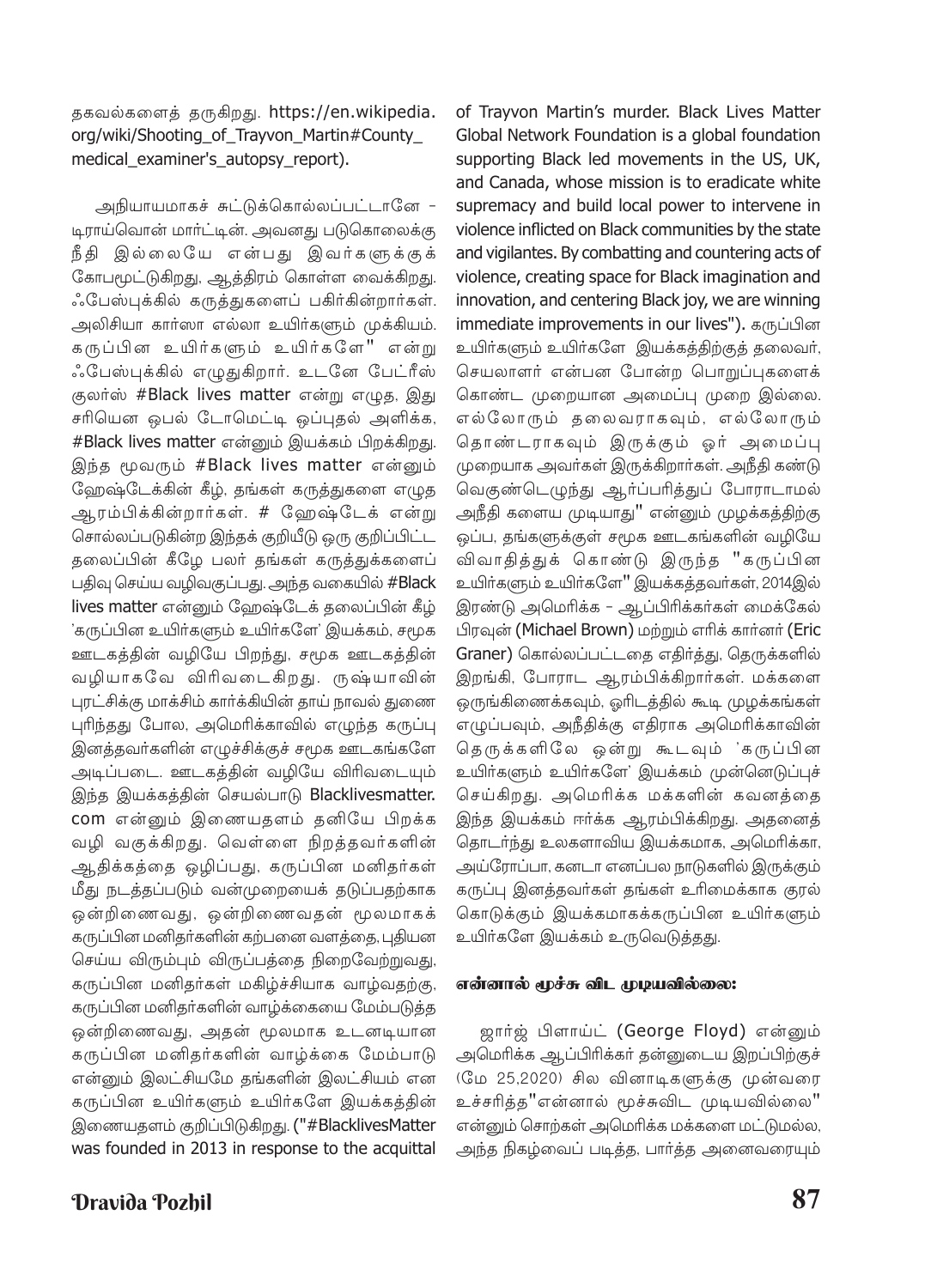உலுக்கிய நிகழ்வு ஆகும். கருப்பு நிறத்து மனிதரான ஜார்ஜ்பிளாய்ட்டைக் கீழே படுக்க வைத்து, அவரது கழுத்தில் தனது முழங்காலை வைத்து அழுத்திக் கொலை செய்தார், வெள்ளை நிறத்துக் காவல்துறை அதிகாரி டெரிக் சார்வின் (Derrick Chauvin). டெரிக் சார்வின் இரண்டாம் நிலை கொலைக் குற்றச்சாட்டின் அடிப்படையில் விசாரிக்கப்பட்டது மிகப்பெரிய கொந்தளிப்பை அமெரிக்க மக்களிடையே ஏற்படுத்தியது. மே 2020 இறுதியில் தொடங்கிய ஜார்ஜ் பிளாய்ட் கொலைக்கு எதிரான 'கருப்பின உயிர்களும் உயிர்களே இயக்கம் எடுத்த போராட்டம், இதுவரை அமெரிக்க வரலாற்றில் நிகழாத நிகழ்வாக பல இலட்சம் மக்கள் ஒன்றிணைந்து தெருக்களில் இறங்கிப் போராடிய தொடர் போராட்டமாக அமைந்தது. கருப்பின உயிர்களும் உயிர்களே இயக்கம் அமெரிக்க வெள்ளை மாளிகைக்கு எதிரில் ஆர்ப்பாட்டம் நடத்தி, முழக்கங்களை எழுப்பிய நேரத்தில் அமெரிக்க அதிபர் திரு. டொனால்ட் ட்ரம்ப் அவர்கள் பதுங்கு குழியில் பதுங்கிக் கொண்ட வரலாறு இதுவரை காணாத வரலாறு.இன்று உலக அளவில், பல நாடுகளில் இருக்கும் அமைப்பாகக்கருப்பின உயிர்களும் உயிர்களே இயக்கம் இருக்கிறது.

## ஆதிக்கத்திற்கு எதிராக முகிழ்த்த கிராவிட இயக்கம்:

திராவிட இயக்கத்தின்தோற்றம்100ஆண்டுகளுக்கு முந்தையது. ஆரியப்பார்ப்பனர்களின் ஆதிக்கத்திற்கு எதிராக திராவிட மண்ணில் தோன்றிய இயக்கம் திராவிட இயக்கம். இருபதாம் நூற்றாண்டின் துவக்க காலம்; குறிப்பிட்டுச் சொல்லவேண்டுமானால் 1912 ஆம் ஆண்டு! சென்னை நகரில் பணியாற்றிய அரசு ஊழியர்கள் சிலர், தாங்கள் பிராமணரல்லாதாராய் இருந்த ஒரே காரணத்தாலேயே உத்தியோகத்துறையில் புறக்கணிக்கப்பட்டதையும், வேலை - உயர்வு போன்ற நியாயமாகக் கிடைக்க வேண்டிய வாய்ப்புகள் மறுக்கப்பட்டதையும் உணர்ந்து, மனம் புழுங்கிக் கலந்துரையாடவும், இணைந்து செயல்படவும், ஒன்றுபட்டுத் தங்கள் குறைகளை எடுத்துரைக்கவும் 1912ஆம் ஆண்டு மெட்ராஸ் யுனைட்டெட் லீக் (Madras United League) என்னும் அமைப்பினை உருவாக்கினர்."<sup>11</sup> என்று முரசொலி மாறன் குறிப்பிடுவாா். ஆலமரமாய் வளர்ந்து கிளை பரப்பி, அளப்பரிய சாதனைகளைச் செய்து நிற்கும் திராவிட இயக்கத்தின் தோற்றம் ஏறத்தாழ 108 ஆண்டுகளுக்கு முன்னால். அன்றைய நிலையில் – இன்று இருப்பதுபோல மின் ஊடக .<br>வசதிகள் இல்லாத நிலையில் – தங்களுக்கு எதிராகச் செயல்படும் ஆரியப் பார்ப்பனர்களை எதிர்ப்பதற்கு மெட்ராஸ் யுனெட்டெட் லீக் அமைப்பினை டாக்டர் நடேசனார் நிறுவினார். "அவர்தாம் திராவிட .<br>இயக்கத்தின் நிறுவனா்'' என்று முரசொலி மாறன் குறிப்பிடுகிறார். 1913ஆம் ஆண்டு 'மெட்ராஸ் யுனைட்டெட் லீக்கின் முதலாவது ஆண்டு நிறைவு விழாக்கூட்டத்தில், மெட்ராஸ் யுனைட்டெட் லீக்'என்னும் பெயரைத்'திராவிடர் சங்கம் (Dravidian Association) என்று மாற்றுவதென்று ஒருமனதாகத் தீர்மானம் நிறைவேற்றப்பட்டது.திராவிடர் சங்கம் தோன்றிய ஒரு நூற்றாண்டு கழித்து, தங்களுக்கு எதிராக இருக்கும் அமெரிக்க வெள்ளையர்களை எதிர்த்துச் சமூக ஊடகத்தின் வழியாகத் தோன்றிய இயக்கம் கருப்பின உயிர்களும் உயிர்களே இயக்கமாகும். எனவே ஆதிக்கத்திற்குக்எதிராகக்கருப்பின உயிர்களும் உயிர்களே போன்ற இயக்கங்கள் தோன்றுவதற்கு முன்னோடியான இயக்கம் திராவிட இயக்கம் எனக் குறிப்பிடலாம்.

# சமூக ஊடகங்களில் திராவிட இயக்கம்:

திராவிட இயக்கத்தின் தத்துவக்குறியீடு தந்தை பெரியார். தனது தியாக வாழ்க்கையால் பொது வாழ்க்கைக்கு வருகின்றவர்களுக்கு எடுத்துக்காட்டானவர். பணக்காரக் குடும்பத்தில் பிறந்தவர் என்றாலும், எளிய வாழ்க்கையால் எல்லோரையும் ஈர்த்தவர். வைக்கம் போராட்டத்தில் கைகளில், கால்களில் விலங்கிடப்பட்டு, சிறைப்படுத்தப்பட்டபோதும் கொள்கையில் உறுதியாக நின்றவர். வைக்கம் தெருக்களில் ஆடுகள் நடக்கலாம், மாடுகள் நடக்கலாம். ஆனால், மனிதர்கள் நடக்கக்கூடாதா? என்னும் கேள்வி மூலம் வைக்கம் வீரா் என்று புகழப்படுபவா்.தன்னை விட வயதில் குறைந்தவர்களுக்கும் மரியாதை காட்டியவர். மாற்றுக் கருத்து உள்ளவர்களையும் மதித்தவர். "சொல்வது மட்டுமே எனது செயல். நான் சொல்வது சரியா - தவறா என உனது அறிவு கொண்டு சிந்தித்து, சரி என்றால் ஏற்றுக்கொள்; தவறு என்றால் விட்டு விடு" என்று சொன்னவர். பெண் விடுதலைக்கான கருத்துகளை எவருக்கும்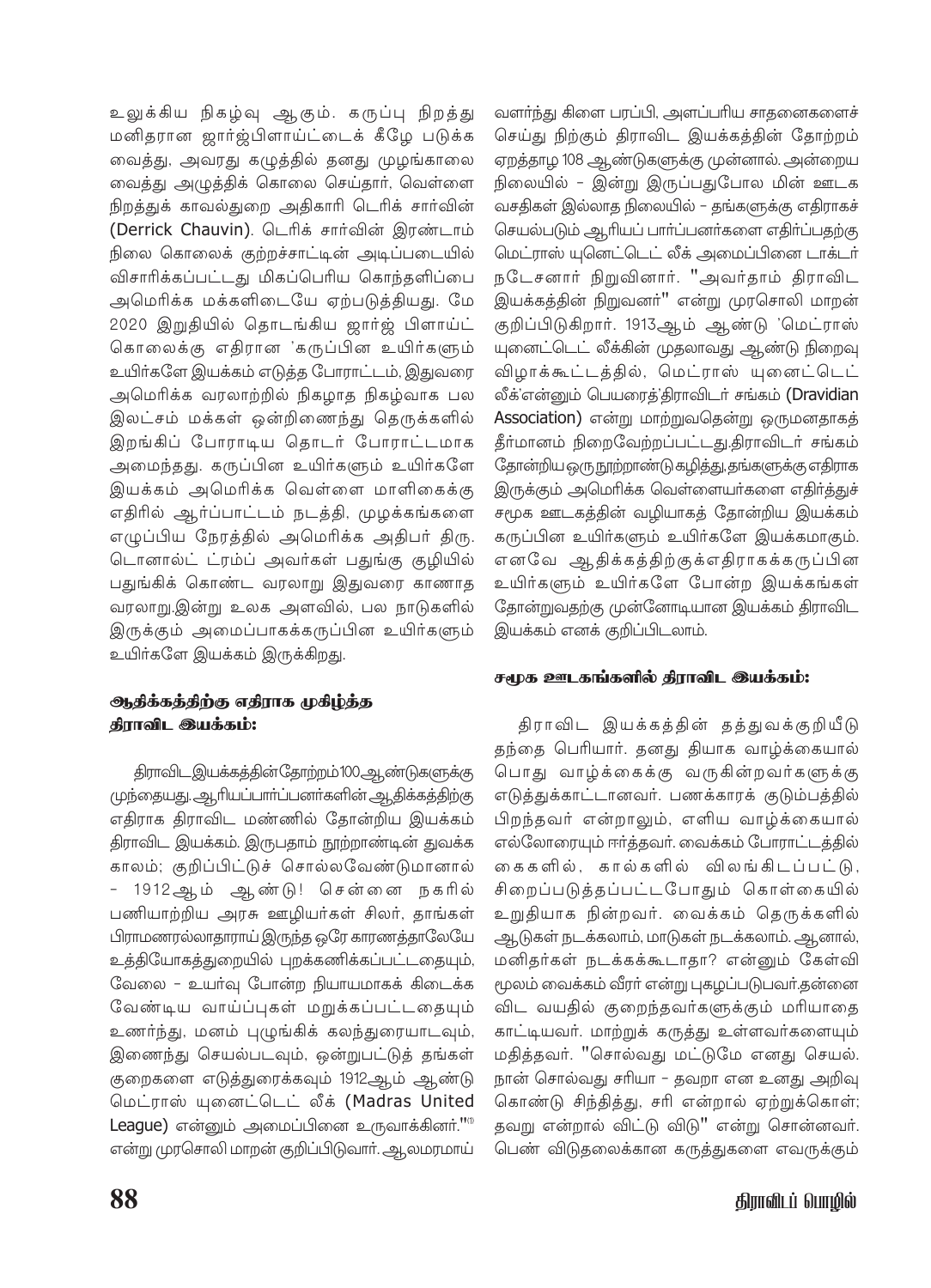அஞ்சாமல், எதார்த்த நிலையில் எடுத்து வைத்தவர். இவை தனது உடல், உயிர் பற்றிக் கவலைப்படாமல், உழைக்கும் மக்களுக்கு உண்மை தெரியவேண்டும் என்பதற்காக உழைத்தவர். தமிழகத்தில் மட்டுமல்ல, இந்தியாவில் மட்டுமல்ல, உலகில் உள்ள நியாயமான போராட்டக்காரர்கள் அனைவரும் கையில் ஏந்தும் படமாக, அதன் மூலம் பாடமாக இருப்பவர். அப்படிப்பட்டவரின் 142 ஆம் ஆண்டு பிறந்த நாள் இந்த ஆண்டு, செப்டம்பர் 17,2020 நாள் உலகெங்கும் கொண்டாடப்பட்டது.சிறு நரிகள் சிலர், பெரியாரைக் கொச்சைப்படுத்துகிறேன் என்று ஒரு ஹேஷ்டேக்கை டுவிட்டரில் இட்டார்கள். சினந்து எழுந்த திராவிடர்கள், #HBD PERIYAR142 என்ற தலைப்பின் கீழ், தங்கள் நன்றியுணர்ச்சியைத் தொடர்ச்சியாகப் பதிவு செய்தார்கள். இந்திய அளவில் டிரெண்டாகி முதல் இடத்தில் வந்தது. இன்றும் கூட டுவிட்டரில் சென்று பார்க்கலாம். பெண்கள் தங்கள் உரிமைக்காகப் போராடியவர் என்று கொண்டாடுவதையும், தாழ்த்தப்பட்டோர், பிற்படுத்தப்பட்டோர், மிகவும் பிற்படுத்தப்பட்டோர், பழங்குடி மக்கள் என ஆரியா் தவிா்த்த அனைத்து மக்களும் "எங்கள் தலைவர், எங்கள் திராவிடத்தின் தந்தை" என்று கொண்டாடியதைப் பார்க்கலாம். எதிர்க்கருத்து கொண்டோர் பதிவிட்ட சில வசவுகளையும் பார்க்கலாம். ஆனால், போற்றுவார் எண்ணிக்கையை விட மிகமிகக்குறைவானது தூற்றியோர் எண்ணிக்கை. திராவிட இயக்கத்தின் அடிப்படைக் கொள்கைகளில் ஒன்று, இந்தி எதிர்ப்பு – சமஸ்கிருக எகிர்ப்பு.

"சீர்மிகுந்த நாட்டினிலே / இந்தி எதற்கு?/

சிக்கலினை வளர்ப்பதற்கு / ஆட்சி எதற்கு/... வம்பு செயும் தீங்குடை/

இந்தி எதற்கு?/ வளரும் தலைமுறையை/

ஒழித்துக்கட்டவா?.. அருவருப்பு வறுமையினை/ அறுக்க மாட்டாமல்/

அதிகார வாள்எடுத்தே/ அச்சுறுத்தல் ஏன்?.. கரும்பிருக்க கனியிருக்க/

வேம்பும் எதற்கு?

கன்னித் தமிழ் இருக்க/

இந்திக் கழுதை எதற்கு?.. வாழ்வுயர்த்தும் தாய்மொழியின்/

வன்மை இருக்க/ வடமொழியின் வைப்பாட்டி/ இந்தி எதற்கு?.... தமிழ்மொழிக்கே உலகையாளும்/ தகுதியிருக்கு**/** தமிழ்மகனே இந்திப் பாம்பின்/ தலையை நறுக்கு"

என்பது திராவிடக்கவிஞர், புரட்சிக்கவிஞர் அவர்களின் கவிதை வரிகள். தமிழகத்தில் நடந்த 1938 இந்தி எதிர்ப்புப் போராட்டமும், 1965இல் நடந்த இந்தி எதிர்ப்புப் போராட்டமும் மிக வலிமையானவை. திராவிடர் இயக்கத்தை ஆட்சியில் அமர்த்திய போராட்டம் என்றே 1965 இந்தி எதிர்ப்புப் போராட்டத்தைக் குறிப்பிடலாம்.

சில நாள்களுக்கு முன்னால் இந்தி தெரியாது போடா என்று அச்சிட்ட பனியனுடன் இந்தி தெரியாது போடாஎன்னும் ஹேஷ்டேக் டுவிட்டரில் டிரெண்டானது. இலட்சக்கணக்கான பதிவுகள் இந்தி தெரியாது போடா என்று பதிவாகின. தமிழகத்தில் இருந்து இந்தி தெரியாது போடா என்று பதிவு, கேரளா,கர்நாடகா, வட மாநிலங்களில் இருந்து இந்தி தெரியாது போடா என்று பதிவு, உலகம் முழுவதும் இந்தி தெரியாது போடா என்னும் பதிவு, ஒரு வாட்ஸ்அப் பதிவில் கருப்பு இனத்தைச்சார்ந்த ஆண்களும் பெண்களும் அவர்களது உச்சரிப்பில் இந்தி தெரியாது போடா என்று உச்சரித்த பதிவு என்று மிகப்பெரிய வரவேற்பைப் பெற்றது.

ஆனால் இன்றைக்கு நடைபெறக்கூடிய மத்திய பி.ஜே.பி. ஆட்சி நாளும் இந்தி மொழியைத் திணிக்கும் வேலையைச்செய்கிறது. தமிழக முதல்வர் திரு. எடப்பாடி பழனிச்சாமி அவர்களின் தாயார் மறைவிற்கு இரங்கல் செய்தி அனுப்பிய மத்திய அரசின் உள்துறை அமைச்சர் திரு.அமித்ஷா இந்தியில் கடிதம் எழுதி அனுப்பியிருக்கிறார். அதற்கு எதிர்ப்பினை அ.தி.மு.க.வின் முன்னணித் தலைவர்களில் ஒருவரான திரு.பொன்னையன் அவர்கள் 16.10.2020 அன்று பதிவு செய்திருக்கிறார். இறப்புக்கு இரங்கல் செய்தி அனுப்புவதில் கூட இந்தி மொழி ஆதிக்கம்.தாங்க முடியாத அளவிலான இந்தி திணிப்பு எதிர்ப்பு வெறி,இந்தி தெரியாது போடா என்று மக்களைப்பதிவிடச் செய்ய வைத்திருக்கிறது.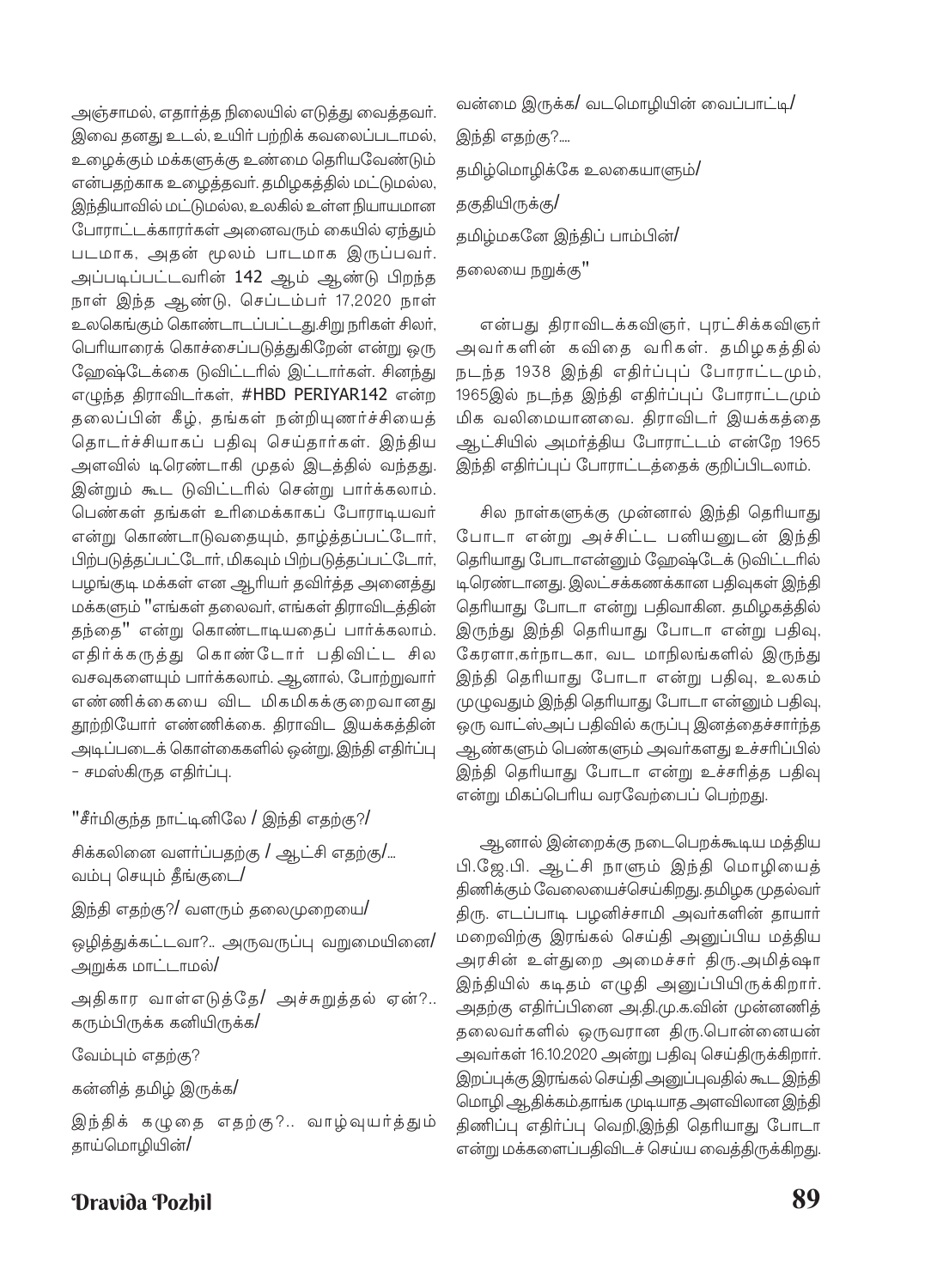தந்தைபெரியாரின் பிறந்த நாளை டுவிட்டரில் நன்றி உணர்ச்சியோடு பதிவு செய்த அத்தனை பேரும் திராவிட இயக்கத்தைச் சார்ந்தவர்கள் அல்லர். அதனைப்போல இந்தி தெரியாது போடா என்று பதிவிட்டவர்கள் அனைவரும் திராவிட இயக்கத்தைச்சார்ந்தவர்கள் அல்லர். நியாயமான கோரிக்கை, ஒரு தொழிற்சாலையில் வேலை பார்க்கும் தொழிலாளர்கள் அனைவரையும் இணைப்பது போல, நியாயமான ஒரு சமூக ஊடக # (வேறஷ்டேக்) அனைவரையும் ஒன்றிணைக்கிறது.

## கருப்பின உயிர்களும் உயிர்களே **இயக்கத்தின் உடல்மொழியும் காரணமும்:**

கருப்பின உயிர்களும் உயிர்களே' இயக்கத்தின் போராட்டங்கள் யூ டியூப் வழியாக ஒளி பரப்பப்பட்டன. இப்போதும் நம்மால் பார்க்க இயலுகிறது. அதில் கிம்பிளி ஜோன்ஸ் (Kimberly Jones) என்னும் ஆப்பிரிக்க பெண்மணி, கோபத்தோடும் ஆத்திரத்தோடும் ஆற்றும் உரை கிடைக்கிறது. இணைப்பு (https://www. youtube.com/watch?v=Ilci8MVh8J4). நானூறு ஆண்டுகளாகப் பொருளாதார ரீதியாக எங்களை ஒன்றும் இல்லாமல்தானே வைத்திருக்கிறீர்கள் என்று உணர்ச்சியோடு பேசுகிறார். அவரது உரையைக் கேட்பதோடு, அமெரிக்க ஆப்பிரிக்கர்களின் வரலாற்றையும் இணைத்துத் தெரிந்து கொண்டால், இந்த இயக்கத்தின் உள்ளத்து அழுகுரலாய் ஒலிக்கும் குரலை நாம் அறிந்து கொள்ளலாம். தாங்கள் பிறந்த மண்ணான ஆப்பிரிக்காவில் மனிதா்களாக வாழ்ந்து கொண்டிருந்த கருப்பின மனிதர்களை, அமெரிக்காவுக்கு அடிமை வேலை செய்வதற்காக இழுத்துக்கொண்டு வந்த நிகழ்வு பெரும் துயர நிகழ்வு. வாசிக்கும் – அந்த நிகழ்வைக் கேட்கும் – யூ டியூபில் பார்க்கும் நமக்கே கண்ணீரை வரவழைக்கும் நிகழ்வு. எவ்வளவு பெரிய சுயநலத்தோடு அமெரிக்க வெள்ளையர்கள் கருப்பின மக்களை அணுகினார்கள் – நடத்தினார்கள் என்பதனை,ஆப்பிரிக்கர்கள் அமெரிக்காவிற்கு அடிமைகளாகக் கொண்டு வரப்பட்ட வரலாற்றை ஒரு யூடியூப் காணொலி விவரிக்கிறது. https:// www.history.com/topics/black-history/black-

history-milestones Slavery comes to North America 1619 என்னும் இணைய முகவரியில் இருக்கும் அந்தக் காணொலி, ஆப்பிரிக்காவிலிருந்து அமெரிக்காவுக்குக் கொண்டுவரும் வழியில், 2 மில்லியனுக்கும் மேற்பட்ட ஆப்பிரிக்கர்கள் கப்பலிலேயே இறந்திருக்கிறார்கள்; கப்பலின் கீழ்த்தளத்தில் நூற்றுக்கணக்கான ஆப்பிரிக்கர்கள் ஒன்றாக அடைக்கப்பட்டதையும், வயிற்றுப் போக்கு, அம்மை போன்ற பல்வேறு நோய்களுக்கு உள்ளாகிக் கருப்பின மக்கள் இறந்ததையும், அந்தக் கப்பலில் கொண்டு வரப்படும் நிலையில் பெண்கள் பாலியில் அடிப்படையில் கொடுமைப்படுத்தப்பட்டதையும், ஆண்களுக்குக் கொடுக்கப்பட்ட தண்டனைகளையும் அடக்குமுறைகளையும் அந்தக் காணொலி விரிவாக எடுத்துவைக்கிறது.

1525இல் இருந்து ஆப்பிரிக்கர்கள் அமெரிக்காவுக்குக் கொண்டு வரப்பட்டார்கள் என்று சொல்லப்பட்டாலும், அதிகாரப்பூர்வமாக1619 ஆகஸ்ட் மாதம் அமெரிக்காவின் வெர்ஜினியா என்னும் இடத்திற்குக் கொண்டு வரப்பட்ட ஆப்பிரிக்கர்களோடு, அமெரிக்க  $20$ ஆப்பிரிக்கர்களின் வரலாறு தொடங்குகிறது. 1492ஆம் ஆண்டுதான் கொலம்பஸ் அமெரிக்கத் தீவுகளைக் கண்டுபிடித்தார். அப்போது அங்கு வாழ்ந்து கொண்டு இருந்தவா்கள், அந்த மண்ணின் சொந்தக்காரர்களாக இருந்த செவ்விந்தியர்கள். அங்கு இருந்த செவ்விந்தியா்களை, விலங்குகளை வேட்டையாடுவது போல வெள்ளையர்கள் கொன்று குவித்த கதை இன்னொரு சோகக்கதை. 1619ஆம் ஆண்டு ஆரம்பித்த ஆப்பிரிக்கா்களின் அடிமை வரலாறு, 400 ஆண்டுகளைக் கடந்த நிலையில், தனது முன்னோர்கள் எப்படி எல்லாம் துன்புறுத்தப்பட்டார்கள், அடிமைப்படுத்தப்பட்டார்கள், விலங்குகளை விடக் கேவலமாகவும், சுயமரியாதை அற்றும் வாழ வலியுறுத்தப்பட்டார்கள் என்பது எல்லாம் இன்று ஆவணங்களாக இன்றைய தலைமுறைக்குக் கிடைக்கிறது.அவர்களுக்கு, தன்னுடைய முன்னோர்கள் பட்ட வேதனையையும் துன்பத்தையும் மனக்கண் முன்னால் பார்க்கப்பார்க்கக் கோபம் மேலோங்குகிறது.

17ஆம் நூற்றாண்டு மற்றும் 18ஆம் நூற்றாண்டுகளில் ஆப்பிரிக்கர்கள், அவர்கள் நாடுகளில் ஆடு, மாடுகளைப் போலப் பிடித்து, கடத்தப்பட்டு, அமெரிக்காவுக்குக் கொண்டு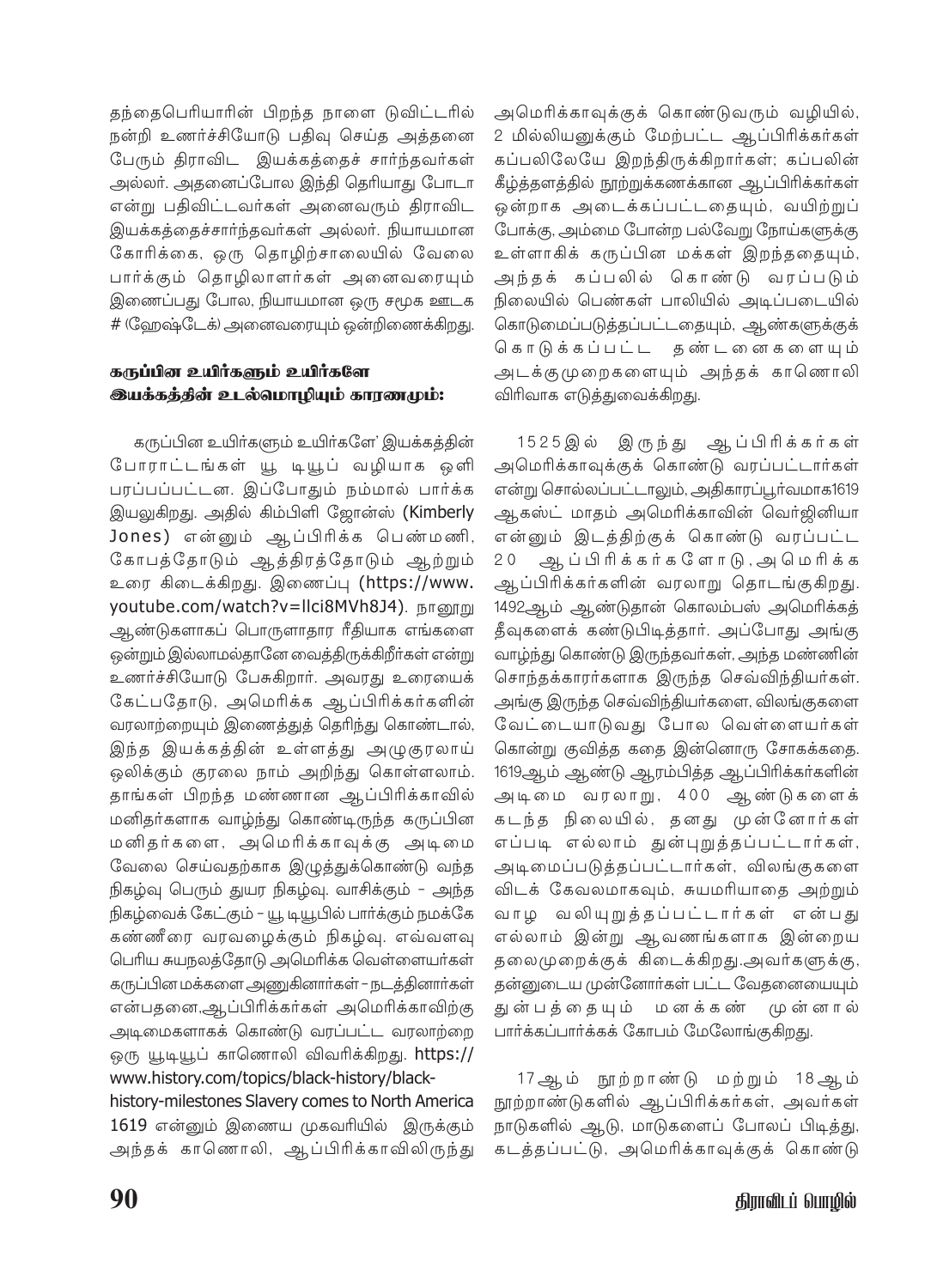வரப்படுகிறார்கள். கற்பனை செய்து பாருங்கள். நமது கிராமத்தில் நாம் வாழ்ந்து கொண்டு இருக்கிறோம். திடீரெனச் சிலரால் நாம் கடத்தப்படுகிறோம். எங்கு நாம் கொண்டு செல்லப்படுகிறோம் என்று தெரியாத நிலையில், கப்பலில் மாடுகளைப் போல அடைக்கப்படுகிறோம். கப்பல் புறப்படுகிறது. நமக்குத் தெரியாத மொழியைப் பேசும் சில வெள்ளை மனிதர்களால் நாம் சவுக்குகளால் அடிக்கப்படுகிறோம். நமது கண்ணுக்கு முன்னால் நமது பெண்கள் பாலியல் பலாத்காரம் செய்யப்படுகிறார்கள். வலுக்கட்டாயமாக நம்மை ஆடச்சொல்கிறார்கள், உடற்பயிற்சி செய்யச்சொல்கிறார்கள். எதிர்ப்பு காட்டுகிறவர்கள் கரு ணையின்றித் தண்டிக்கப்படுகிறார்கள்; கொல்லப்பட்டு க ட லு க் கு ள் தூ க் கி எறியப்படுகிறார்கள் என்பதை நினைக்கவே கொடுமையாக இருக்கிறது இல்லையா? இப்படித்தான் ஆப்பிரிக்கர்களை அமெரிக்காவுக்கு வரவைத்திருக்கிறார்கள். வந்த கருப்பின மக்கள் அமெரிக்காவில் சந்தைகளில் ஆடு,மாடுகள் போல விற்கப்பட்டிருக்கிறார்கள். அதற்கெனத் தனியாகச் சந்தைகள் ஏற்படுத்தப்படுகின்றன. 18 ஆம் நூற்றாண்டில் மட்டும் 6 மில்லியனிலிருந்து 7 மில்லியன் வரையிலான ஆப்பிரிக்கர்கள் கடத்தப்பட்டு அமெரிக்கச் சந்தைகளில் விற்கப்பட்டனர். நிரந்தர வேலைக்காரர்களாக ஆக்கப்பட்டனர். கடுமையான உழைப்பாளிகளாக இருந்த ஆப்பிரிக்கர்கள் அடிமைகளாகக் கிடைப்பதை மிகப்பெரிய வாய்ப்பாக அமெரிக்க வெள்ளையா்கள் நினைத்துள்ளனா்.

#### கருப்பின மனிதர்களும் அமெரிக்காவும்:

"இலக்கியம் காலத்தைக்காட்டும் கண்ணாடி என்பர். அப்படி அமெரிக்காவில் கருப்பின மனிதா்களின் நிலையை அறிந்து கொள்ள ஒரு நூல் உதவுகிறது. "கருப்பு அடிமைகளின் கதை" என்று வான்முகிலன் அவர்களால் தமிழில் மொழிபெயர்க்கப்பட்ட - ஹேரியர்ட் பீச்சர் ஸ்டவ் (Harriet Beecher Stowe) அவர்கள் எழுதிய `UNCLE TOM'S CABIN' என்னும் நூல் அது. வெளியான முதல் வாரத்தில் பத்தாயிரம் பிரதிகளும், முதல் வருடத்தில் மூன்று லட்சம் பிரதிகளும் ஒரு புத்தகம் விற்பனையா? உண்மைதான். அங்கிள் டாம்ஸ் கேபின் அப்படி விற்பனையாகி

**Dravida Pozhil** 

இருக்கிறது.அதை எழுதியவர் ஹேரியட் பீச்சர் ஸ்டவ் என்னும் அமெரிக்கப் பெண் எழுத்தாளர். 1811இல் பிறந்து ஆன்மீகச் சூழலில் வளர்ந்தவர். அடிமைத்தனத்திற்கு ஆதரவாகத் தப்பிக்கும் அடிமைகளுக்கான சட்டம் இயற்றப்பட்டதில் தாக்கம் பெற்று, அடிமைத்தனத்திற்கு எதிரான .<br>இந்த நாவலை எழுதினார். இந்த உள்நாட்டு யுத்தத்தை உருவாக்கிய புத்தகத்தை எழுதிய சிறுபெண்என்று ஆபிரகாம் லிங்கன் குறிப்பிடும் அளவுக்குக் குறிப்பிடத்தக்க தாக்கத்தை ஏற்படுத்திய புத்தகம் இது. நமது முதல் பிரதமர் பண்டித ஜவஹர்லால் நேரு தனது வாழ்க்கை வரலாற்றில் இந்த நாவல் பற்றி சிறப்பாகச் சித்தரித்துள்ளார்<sup>(2)</sup>. மனதளவில் கருப்பின மக்களுக்கு எதிரான ஒரு வன்மத்தை, வன்முறையை எப்படி வெள்ளை நிறத்து அமெரிக்கர்கள் வைத்திருந்தார்கள், எப்படி அடிமைகளாகக் கொடுமையாக நடத்தினார்கள், அதற்கு எப்படிச் சட்டங்களை இயற்றினார்கள், அந்தச் சட்டங்களின் துணையோடு கருப்பின மக்களை எப்படி விலங்குகளைவிடக் கீழாக நடத்தினார்கள் என்பதனை இந்த நாவல் சொல்கிறது.

அடிமை முறை கருப்பின மனிதர்களை என்னவெல்லாம் செய்தது? குடும்பத்தைக் குலைத்த கொடுமை, அடிபணியா அடிமைகளை கொலை செய்யும் கொடுமை, வெள்ளையருக்கு எதிரான கருப்பர்களின் சாட்சி கூட எடுபடாத கொடுமை, கசையடி கொடுக்கும் நிறுவனம் நிறுவியிருந்த கொடுமை, அடிமைகளிடம் அனுதாபம் கொண்டிருப்போருக்கும் கடுந்தண்டனை கொடுக்கும் கொடுமை, அடிமை முறை அநியாயம் என்று கருதுபவர்களும் கையறு நிலையில் இருந்த கொடுமை, தனது குழந்தையை இழந்ததற்காகத் தற்கொலை செய்து கொள்ளும் கொடுமை, தப்பித்து ஓடுவோரை விடாப்பிடியாக விரட்டிப்பிடிக்கும் கொடுமை, தங்களுக்குள்ள உணர்ச்சிகள் அடிமைகளுக்கு இருக்கக்கூடாதென்று கருதும், அடிமைகளைத் தொடுவதுகூடக் கெடுதல் என்று நல்லவர்கள்கூட நினைக்கும் கொடுமை, சிலர் அதிகாரம் பண்ணவும், சிலர் சேவை செய்யவும் பிறந்தவா்கள் என்று எண்ணும் கொடுமை, பச்சிளம் குழந்தையைச் சாகடித்த கொடுமை, சட்டமும், .<br>அரசாங்கமும் அடிமைத்தனத்தை அரவணைத்துப் பாதுகாக்கும் அரணாக இருந்த கொடுமை, உடல் உழைப்பைக் கொடுப்பவன் தாழ்ந்தவன்என்கிற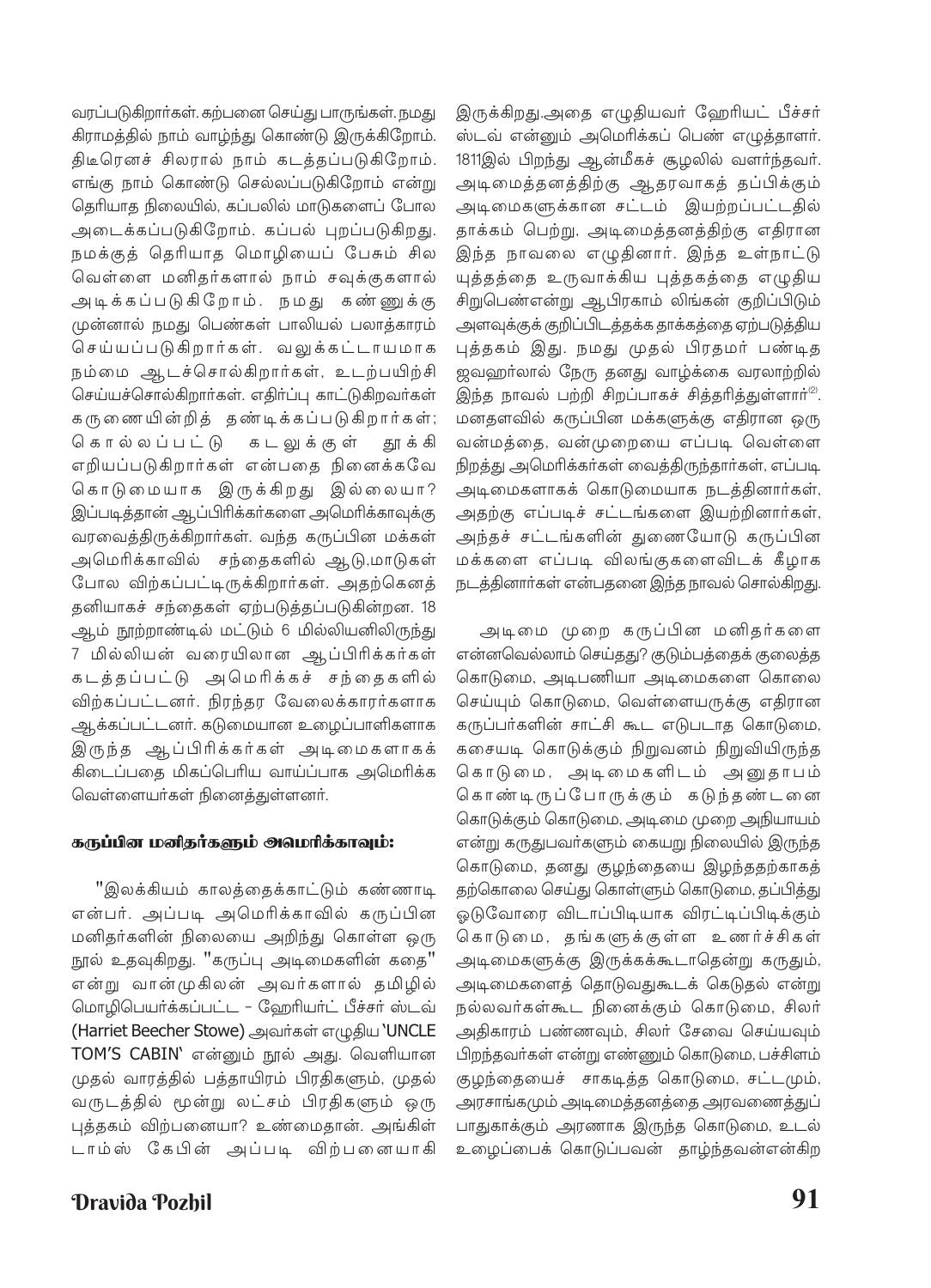மனப்பாங்கு உற்சாகமாக உலவிய கொடுமை, தனது குழந்தையைக் கொடுமைகளிலிருந்து விடுவிக்க அதனைக் கொன்ற கொடுமை, கனிவாக இருந்தவர்களும் துணிவாக இல்லாத கொடுமை, அநீதியை இயல்பானது என்று நியாயப்படுத்திய கொடுமை,இதற்கு சட்டப்பாதுகாப்பு கொடுத்த கொடுமை<sup>3)</sup> என்று கருப்பின மனிதர்களுக்கு எதிரான கொடுமைகள் என்னென்ன நடந்தன என்பதனை நமது கண்களுக்கு முன்னால் நிறுத்தும் நூலாக இந்த 'அங்கிள் டாம்ஸ் கேபின்' என்னும் புத்தகம் இருக்கிறது.

இந்தப் புத்தகம் வெளியான சி ல வருடங்களுக்குப் பிறகு, உள்நாட்டுப்போர் அமெரிக்காவில் ஏற்பட்டு, உள்நாட்டுப்போரின் விளைவாக உடன்பாடு ஏற்பட்டு, டிசம்பர் 18,1865 ஆம் ஆண்டு அடிமைத்தனம் ஒழிக்கப்பட்டதாக அமெரிக்காவில் அறிவிக்கப்படுகின்றது. ஏறத்தாழ .<br>155 ஆண்டுகளுக்கு முன்னால் அடிமைத்தனம் ஒழிந்ததாக அறிவிக்கப்பட்டாலும், கருப்பு இனத்தவர்கள் தங்கள் அடிமைகள் என்கிற எண்ணம் இன்னும் அமெரிக்க வெள்ளையா்களுக்கு இருப்பதே கருப்பு இனத்தவர்கள் மேல் ஏவப்படும் வன்முறைகளுக்கு அடித்தளமாகும்.அது மட்டுமல்ல, கருப்பு இனத்தவர்கள் விடுதலை அடைந்ததாகச்சொல்லப்பட்டாலும், பொருளாதார விடுதலை இன்னும் கிடைக்கவில்லை. கருப்பு இனத்தவர்களை ஒரு குற்றப்பரம்பரையினர் என்னும் நோக்கிலேயே அமெரிக்க வெள்ளையர்கள் பார்ப்பதும், அணுகுவதும் இன்றைய கருப்பு இனத்தவர்களின் துன்பத்திற்குக் காரணமாகும்.

# திராவிடர்களும் ஆரியர்களும்:

திராவிடர்கள் அனைவரும் தமது நிலையில் தாழ்ந்ததற்கு, ஜாதி அமைப்பே காரணம். பல்வேறு ஆய்வுகள், அறிஞர்களின் கூற்றுகள் நமக்கு ஜாதி அமைப்பு முறையின் தோற்றத்தையும் அதன் வளர்ச்சியையும், அது இந்திய மண்ணில் நின்று நிலைபெற்று இருப்பதற்கான காரணத்தையும் காட்டுகின்றன. அமெரிக்காவின் பூர்வகுடி மக்களான செவ்விந்தியர்களை வெள்ளையர்கள் கொன்றுகுவித்து அழித்தார்கள். ஆப்பிரிக்காவிலிருந்து கருப்பின மனிதர்களை கடத்திக்கொண்டு வந்து, இழுத்துக்கொண்டு வந்து

அடிமைகளாக ஆக்கினார்கள். ஆனால், வெள்ளை நிறத்தவரான ஆரியர்கள் இந்தியாவிற்குள் வந்தபோது, இந்தியாவில் இருந்த பூர்வகுடி மக்களே திராவிடர்கள். ஏறத்தாழ 4000 ஆண்டுகளுக்கு .<br>முன்னால் கைபர் போலன் கணவாய் வழியாக இந்தியாவிற்குள் வந்தவர்கள் ஆரியர்கள். அண்ணல் அம்பேத்கர் இந்தியா முழுவதும் பரவியிருந்த நாகர்களே திராவிடர்கள். ஆரியர்கள் வருகையால் அவர்கள் இந்தியாவின் தென்பகுதிக்கு நகர்ந்தார்கள் என்று குறிப்பிடுகின்றார். திராவிடர் என்கின்ற சொல்லுக்கு அம்பேத்கர் சொல்கின்ற விளக்கம் என்னவென்றால் சிந்து நதி தீரத்தில் இருந்த 'தசியுக்கள்' அல்லது 'கருப்பா்கள்' என்கின்ற பூர்வகுடி மக்கள்; அவர்கள் பேசிய மொழி திராமிள; அந்தத் திராமிள என்கின்ற சொல்லில் இருந்துதான் தமிழ் வந்தது; திராவிடம் என்ற சொல்லும் வந்தது; அப்போது ஆரியர்கள் உள்ளே வரவர, திராமிள அல்லது தமிழ் பேசிக்கொண்டிருந்த மக்கள் தெற்கே தள்ளப்பட்டார்கள்"<sup>(4)</sup> என்று கூறுகின்றார். .<br>கருப்பாக இருந்த திராவிடர்கள்தான் தமிழர்கள். அவர்கள் இந்தியா முழுவதும் இருந்தார்கள் என்பது கவனிக்கத்தக்கது.

ஜெர்மானியர்கள், தங்களை ஆரியர்கள் என்று சொல்லிக் கொள்கிறார்கள். நம் நாட்டுப் பார்ப்பனர்களும், தங்களை ஆரியர்கள் என்று சொல்லிக் கொள்கிறார்கள். இந்து மத ஆதாரங்களும் ஆரியமதம்,ஆரியக்கடவுள்கள்,ஆரியமன்னர்களின் கலைகள் என்பதாகத்தான் இருந்து வருகின்றன. புராண ஆராய்ச்சிக்காரா்களும் பாரதம், இராமாயணம் மற்றப் புராதனக்கதைகள் ஆகியவற்றில் வரும் சுரர் – அசுரர் என்கின்ற பெயர்களையும், ராமன் – அனுமான் என்கின்ற பெயர்களையும் ஆரியர் – திராவிடர் என்கின்ற பிரிவையே பிரதானமாகக் கொண்டவை என்பதாகவும் தீர்மானித்து புத்தகங்கள் எழுதியிருக்கிறார்கள்.

மேல் நாட்டுச் சரித்திரக்காரர்களும், சிறப்பாக அரசாங்கத்தார்களும் மேல் கண்ட ஆரியர் -திராவிடா் பிாிவுகளை ஒப்புக்கொண்டு அப்படியே ஆதாரங்களை ஏற்படுத்தி, பள்ளிப்பாடமாகவும் வைத்து வந்திருக்கிறார்கள். அரசியல்காரர்களில் தீவிரக் கொள்கை கொண்ட தேசியவாதிகள், சமதா்மக்காரா்கள், பொதுவுடைமைக்காரா்கள் என்று சொல்லப்படுகின்ற தோழர் ஜவஹர்லால் நேரு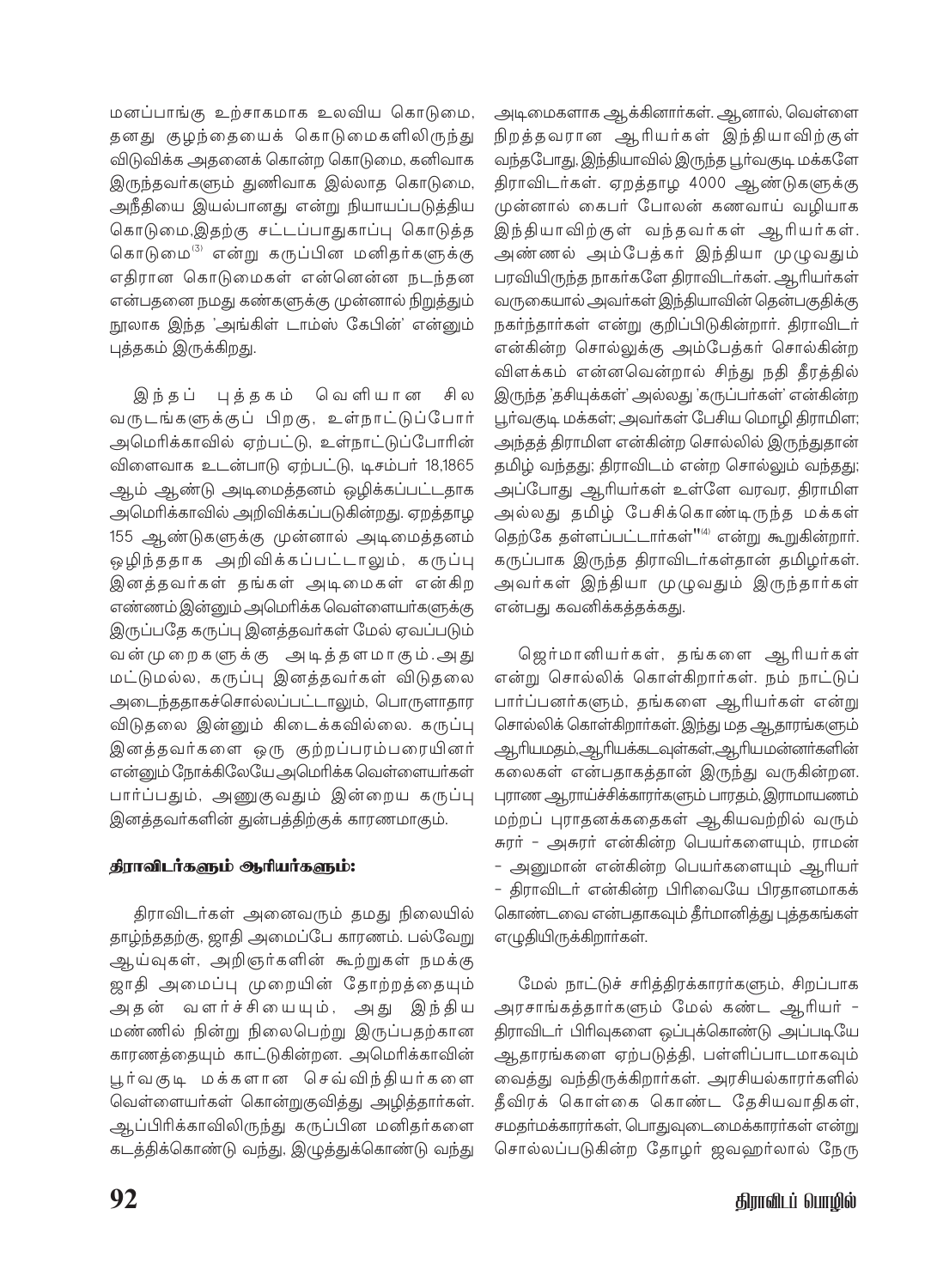போன்றவர்களும், தங்களது ஆராய்ச்சிகளில் ஆரியர் – திராவிடர் என்கின்ற பிரிவுகளை ஒப்புக்கொண்டும், சரித்திரங்களில் இருந்து வரும் ஆரியர் – திராவிடர் பிரிவுகளை ஒப்புக்கொண்டும் இருக்கிறார்கள்" என்று குறிப்பிடுகின்ற தந்தை பெரியாரின் உரை பல்வேறு நிலைகளில் ஆரியர் திராவிடர் என்னும் பிரிவுகள் இருந்த வரலாற்றைக் குறிப்பிடுகிறது.

வெளி நாட்டிலிருந்து இந்தியாவிற்குள் வந்தவர்கள் ஆரியர்கள்."தமிழ்(திராவிட) இனத்தையடுத்து, இந்தியரிடையே பரவலாகக் கலந்து விட்டவா்கள் ஆரியா் ஆவா். காஸ்பியன் கடலுக்கு வடக்கிலமைந்த மத்திய ஆசியாவிலிருந்து அய்ரோப்பா, பாரசீகம், இந்தியா ஆகிய பகுதிகளில் அவர்கள் குடியேறினர் எனப் பொதுவாக நிறுவியுள்ளனர். சுமார் கி.மு.2000இல் இந்தியா வந்தனர். அவர்கள் இங்கு நுழைந்தபொழுது, சிந்துவெளி நாகரிகம் வளர்ந்தோங்கியிருந்தது. நேரான அகன்ற தெருக்கள், மூடப்பட்ட சாக்கடைகள், அறைகள் பல கொண்ட மாடி வீடுகள், பொது மண்டபங்கள், பொதுக்குளியல் இடங்கள் முதலிய சிறப்புகள் இருந்தன. நாகரிகமற்ற காட்டு வாழ்க்கையினரான ஆரியர்கள், நகர நாகரிகம் படைத்துச் சுகமாக வாழ்ந்த சிந்துவெளி திராவிடரை வென்றனர். குதிரை, இரும்பு, வில் ஆகியவற்றைத் திறம்படப் பயன்படுத்த ஆரியர் கற்றிருந்தமை, சிந்து வெளி மக்களை அவர்கள் வென்றமைக்கு முக்கியக் காரணம் எனலாம்"® என்று கு.வெ.கி.ஆசான் குறிப்பிடுகின்றார். நாகரிகமான திராவிடரை நாகரிகமற்ற ஆரியர்கள் போரில் வென்றார்கள் என்று கு.வெ.கி. ஆசான் குறிப்பிடுகின்றார்.

மிக நாகரிமான வாழ்க்கையை வாழ்ந்தவா்கள் திராவிடர்கள் என்பதனை அன்றைய சிந்துவெளி நாகரிக ஆய்வுகளும் இன்றைய கீழடி ஆய்வுகளும் நிரூபித்துக் கொண்டிருக்கின்றன.அவா்கள் எப்படிக் கீழ் ஜாதிகளாக மாற்றப்பட்டு, கல்வி அற்றவர்களாக, பொருளாதாரம் அற்றவர்களாக ஆக்கப்பட்டார்கள் என்பதனை வெளிப்படுத்திய இயக்கம் திராவிட இயக்கம். மேற்கண்ட அறிஞர்களின் கூற்றுகள் மட்டும் ஆரியர்கள் வந்தேறிகளே என்பதனைச் சொல்லவில்லை. இன்று வெளிவந்து கொண்டிருக்கும் மரபியல், மொழியியல், தொல்லியல் ஆய்வுகள் அனைத்தும் ஆரியர்கள் வந்தேறிகளே என்பதை எந்தவிதமான அய்யமின்றி உறுதிப்படுத்துகின்றன. இதனைக் கட்டுரையின் பின்பகுதியில் காண்போம். திராவிட இயக்கத்தின் அடித்தளம் நாம் (திராவிடர்கள்) வேறு; ஆரியர்கள் வேறு, நமது பண்பாடு வேறு; ஆரியர்களின் பண்பாடு வேறு, ஆரியா்கள் வந்தேறிகள் என்பதாகும்; ஆரியத்தின் தந்திரம்: ஆரியர் அல்லாத மக்கள் ஜாதிகளாக சிதறுண்டு கிடக்கின்றார்கள். இந்த ஜாதி அமைப்பு எதன் அடிப்படையில் அமைகின்றது? வர்ண அடிப்படையில். வர்ண அமைப்பு முறையை முதன் முதலில் ஏற்படுத்தியவர்கள் ஆரியர்கள் என்பது வெளிப்படை. வர்ணங்களை உண்டாக்கியவர்கள் யாா்? என்கிற கேள்விக்கு ஆாிய இலக்கியங்கள் கடவுள் என்று பதில் அளிக்கின்றன.

சாதுர் வர்ண்யம் மயா ஸ்ருஷ்டம்; குணகர்ம விபாகச/தஸ்ய கர்த்தாராம் அபி மாம் வித்தி அகர்த்தாரம் அவ்வயம்" (கீதை - அத்யா 4 -சுவோகம் 13)

குணங்களுக்குத் தக்கபடி கருமங்களை வகுத்து, நான்குவர்ண முறைபாடு என்னால் படைக்கப்பட்டது. நானே அதற்குத் தலைவனாக இருந்தாலும் அந்த நால்வர்ணப் பாகுபாட்டை மாற்றி வைக்க என்னாலும் முடியாது. இதன்படி ஜாதி என்பது மனிதனால் உண்டாக்கப்பட்டது அல்ல. அது கடவுளால் உண்டாக்கப்பட்டது என்று இந்த சுலோகம் விதிமுறை வகுக்கிறது. <sup>77</sup>

தங்களுக்குத் தாங்களே கடவுள் எனப்படும் பிரம்மாவின் நெற்றியிலிருந்து பிறந்ததாக எழுதி வைத்துக்கொண்ட ஆரியர்கள்,அதனைமற்றவர்களை நம்ப வைத்ததில்தான் ஆரியர்களின் நரித்தனமான வெற்றி இருக்கிறது. எப்படி நம்ப வைத்தார்கள்? மனு ஸ்மிருதியின் மூலமாக நால்வகை வா்ணங்களை நிலை நிறுத்திக்கொண்ட ஆரியர்கள், அதனை மற்றவர்கள் நம்ப வேண்டும் என்பதற்காக, அந்த வர்ணாசிரம அமைப்பு, கடவுளால் உண்டாக்கப்பட்டது என்றும், மாற்றமுடியாதது என்றும் ஆக்கிக்கொண்டார்கள் என்பதனைத் திராவிடர் கழகத்தலைவர் கி.வீரமணி குறிப்பிடுகின்றார்.வர்ணங்கள் நான்குதான், வா்ணத்திற்கு வெளியே இருந்தவா்கள் அவா்ணா்கள், தீண்டத்தகாதோா். வா்ணங்கள் இத்தனை ஜாதிகளாக மாறியது எப்போது? அண்ணல் அம்பேத்கர் அழகாக விளக்குகிறார். "உபநயனம் நடத்தும் உரிமையைக் குருவிடமிருந்து தந்தைக்கு மாற்றிக்கொடுத்ததே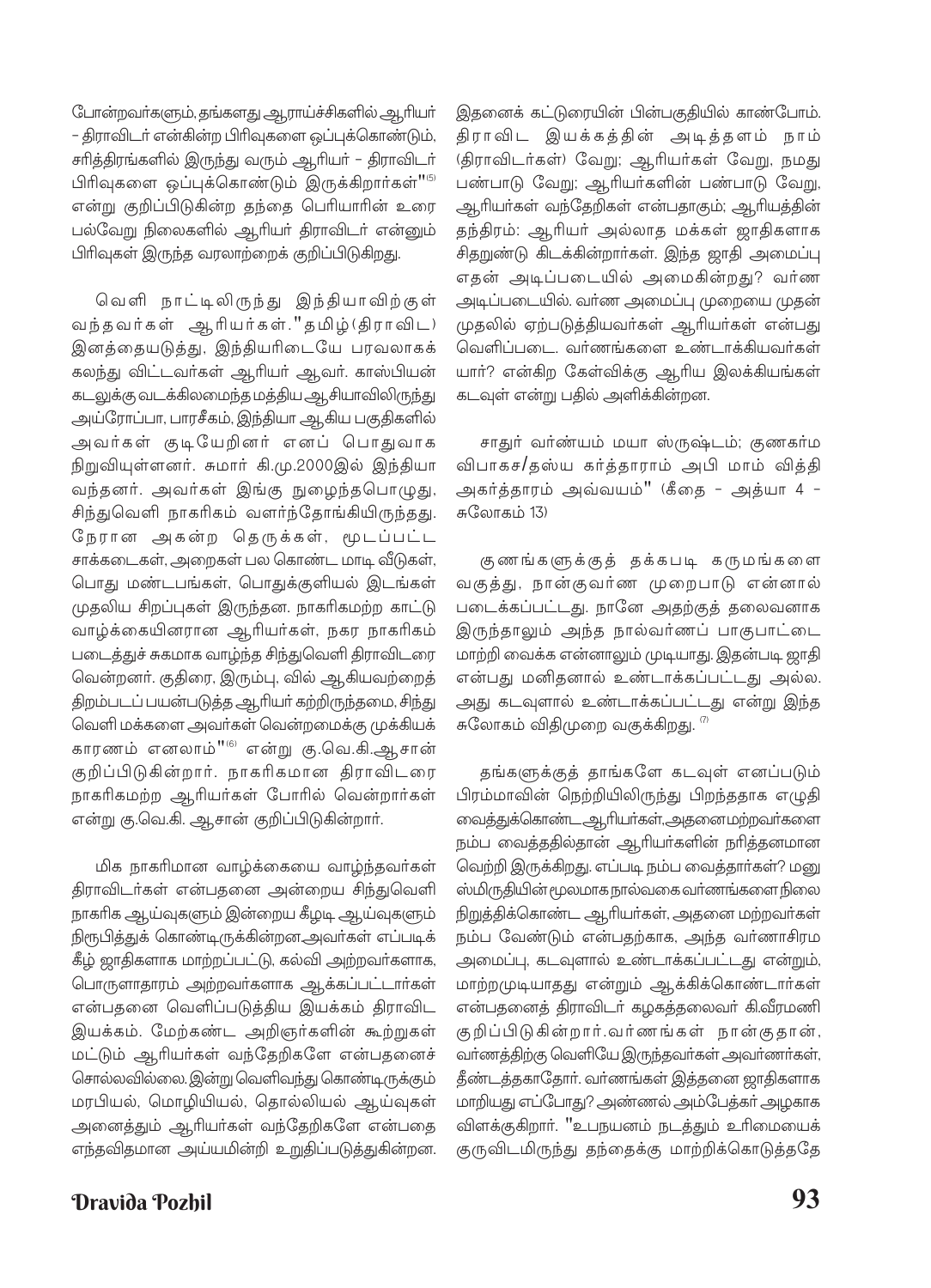பாா்ப்பனீயம் செய்த முக்கிய மாறுதலாகும். இதன் விளைவு உபநயனம் நடத்தும் உரிமையைப் .<br>பெற்ற தந்தை, தன் மகனுக்கு தன் வர்ணத்தையே தந்து விடுகிறார். இவ்வாறு வர்ணப் பரம்பரை உரிமையாக்கப்பட்டது. இவ்வாறாக வர்ணத்தை .<br>நிா்ணயிக்கும் குருவின் அதிகாரத்தைத் தந்தைக்கு .<br>மாற்றியதன் மூலம் இறுதியாகப் பார்ப்பனீயம் வர்ணத்தை ஜாதியாக மாற்றியது. வர்ணத்தை ஜாதியாக மாற்றியதன் மூலம் பாா்ப்பனீயம் என்ன என்ன பயன்களைப் பெற்றது என்பதைப் புரிந்து கொள்வகில் கடினமில்லை.பண்டைக்காலக்கில் பாா்ப்பனா் பெற்றிருந்த உயாிய தகுதியை ஒவ்வொரு .<br>பாா்ப்பனனும் – அவன் தகுதி, திறமை பற்றி எந்கக் கேள்வியும் இன்றிப் பெறவேண்டும் என்பதே இதன் நோக்கமாகும். இதனையே வேறு வார்த்தையில் சொல்வதானால் ஒவ்வொரு பார்ப்பனனையும் .<br>அவன் எவ்வளவு தரங்கெட்டவனாக இருந்தாலும், எதற்கும் பயனற்றவனாக இருந்தாலும், அவனைப் .<br>பிறப்பின் காரணமாக உயர்ந்த அந்தஸ்தில் .<br>நிறுத்துவதே ஆகும். விதி விலக்கின்றிப் பாா்ப்பனா் .<br>சமூகம் முழுமையும் உயா்நிலைப்படுத்தும் ஒரு முயற்சியாகும். பாா்ப்பனீயத்தின் இந்த நோக்கங்களை மனுவின் கட்டளைகளில் இருந்து தெளிவாகத் தெரிந்து கொள்ளலாம். வர்ணத்தை பரம்பரை உரிமையாக்கியதன் மூலம் ஒரு முட்டாள் பார்ப்பனனைக்கூட ஒரு படித்த பார்ப்பனனின் அந்தஸ்திற்கு உயர்த்திவிடலாம் என்பதை மனு அறிந்திருந்தார். படித்த பார்ப்பனனைப் போல, முட்டாள் பார்ப்பான் மதிக்கப்படமாட்டான் என .<br>மனு அஞ்சினாா். ஆகவேதான் பாா்ப்பன சமூகம் முழுமையும் மேன்மைப் படுத்தும் முயற்சியில் .<br>இறங்கினாா்.'' <sup>இ</sup>எப்படிப்பட்ட சூழ்ச்சி. இது இன்றும் வரை தொடர்கிறது. தங்களுக்குத் தாங்களே இட .<br>ஒதுக்கீட்டை அமைத்துக் கொண்டவா்கள், செல்வம், உயர்வு அனைத்தும் தங்களுக்கு என்று எழுதி வைத்துக்கொண்டவர்கள் ஆரியர்கள். தங்களை உயர்த்திக்கொண்ட ஆரியர்கள் மற்றவர்களைச் .<br>சத்திரியர்கள், வைசியர்கள்,சூத்திரர்கள் எனப் .<br>பிரித்தனா். பிறப்பின் அடிப்படையில் ஆரியா்கள் உயர்த்தப்பட்டனர். மற்றவர்கள் பிறப்பின் அடிப்படையில் கீழே இறக்கப்பட்டனர். சூத்திரர் எனப்பட்டவர்களை மிகக் கேவலமாக எழுதி வைத்தனர். அதற்கு கடவுளைத் துணைக்கு .<br>அழைத்துக்கொண்டனர். 'யாதும் ஊரே யாவரும் கேளிா்' என வாழ்ந்த திராவிட மக்கள் ஆரியத்தின் சூழ்ச்சியால் ஜாதி வலைகளுக்குள் சிக்கினர். இன்றுவரை வெளியே வரமுடியாமல், உழன்று கொண்டிருக்கின்றனர்.

"ஆரியர் வருகைக்கு முன்னர் தமிழ்நாட்டில் ஜாதிமுறை கிடையாது- என்பதில் இருவேறு கருத்துகள் கிடையாது.வர்ணாஸ்ரம தர்மப்படி வட இந்தியாவில் பிராமணர், சத்திரியர், வைசியர், சூத்திரர்என்று நான்கு வர்ணங்களாக மக்கள் பிரிக்கப்பட்டிருந்தனர். இதுதான் வர்ணாஸ்ரம தர்மம் .<br>அல்லது சதுா் வாணம்என்று குறிப்பிடப்படுவதாகும்! சமுதாய வட்டத்திற்கு வெளியே தீண்டத்தகாதோர் வைக்கப்பட்டிருந்கனர்.

பிராமணர்கள் பிரம்மாவின் நெற்றியிலிருந்தும், சத்திரியர்கள் பு ஜங்களி லி ருந்தும், வைசியர்கள் தொடையிலிருந்தும், சூத்திரர்கள் பாதங்களிலிருந்தும் பிறந்ததாகக் கூறுகிறது மனு ஸ்மிருகி.

## சூத்திரர்கள் என்போர் யார்?

"சண்டையில் வென்று சிறையாகப் பிடித்து கொணரப்பட்டவன், அன்புடன் ஊழியஞ்செய்பவன், தன் வேசி மகன், விலைக்குக் கொள்ளப்பட்டவன், ஒருவனாற் கொடுக்கப் பட்டவன், குலவழியே தொன்று தொட்டு ஊழியஞ்செய்பவன், குற்றத்திற்காக வேலை செய்பவன் எனச்சூத்திரர் எழுவகைப்படுவர்" எனவும், பார்ப்பனன் அய்யம் இன்றி மேற்கூறிய எழுவகைச் சூத்திரரிடத்திலிருந்தும் பொருளை வலிந்து எடுத்துக்கொள்ளலாம்.தம் தலைவன் .<br>எடுக்துக்கொள்ளுதற்குரிய பொருளையுடைய அந்தச்சூத்திரர் தம் பொருளுக்குச் சிறிதும் உரிமையுடையவர் அல்லர்" என்றும் மனு கூறுவதாக மறைமலையடிகள் தெரிவிக்கிறார்<sup>(9)</sup> .<br>இந்தக் கருத்தின் அடிப்படையில்தான் சூத்திரா்கள் பொருளற்றவர்களாக ஆக்கப்பட்டனர். ஆக்கியவர்கள் மன்னர்கள். அதற்குக் காரணம் மனு நீதி. இன்றைய சூழலில், மனு நீதியை .<br>ஆதரித்துப் பதிவிடும் பிற்படுத்தப்பட்டவா்களைப் பார்க்கின்றபோது நமக்கு வேதனைதான் ஏற்படுகிறது.

உழைக்கும் மக்களில் இன்றைய பெரும்பான்மையினர், ஜாதி–வருண அடிப்படையில் சூத்திரா் எனும் வா்ணத்திற்குள்தான் வருகின்றனா்.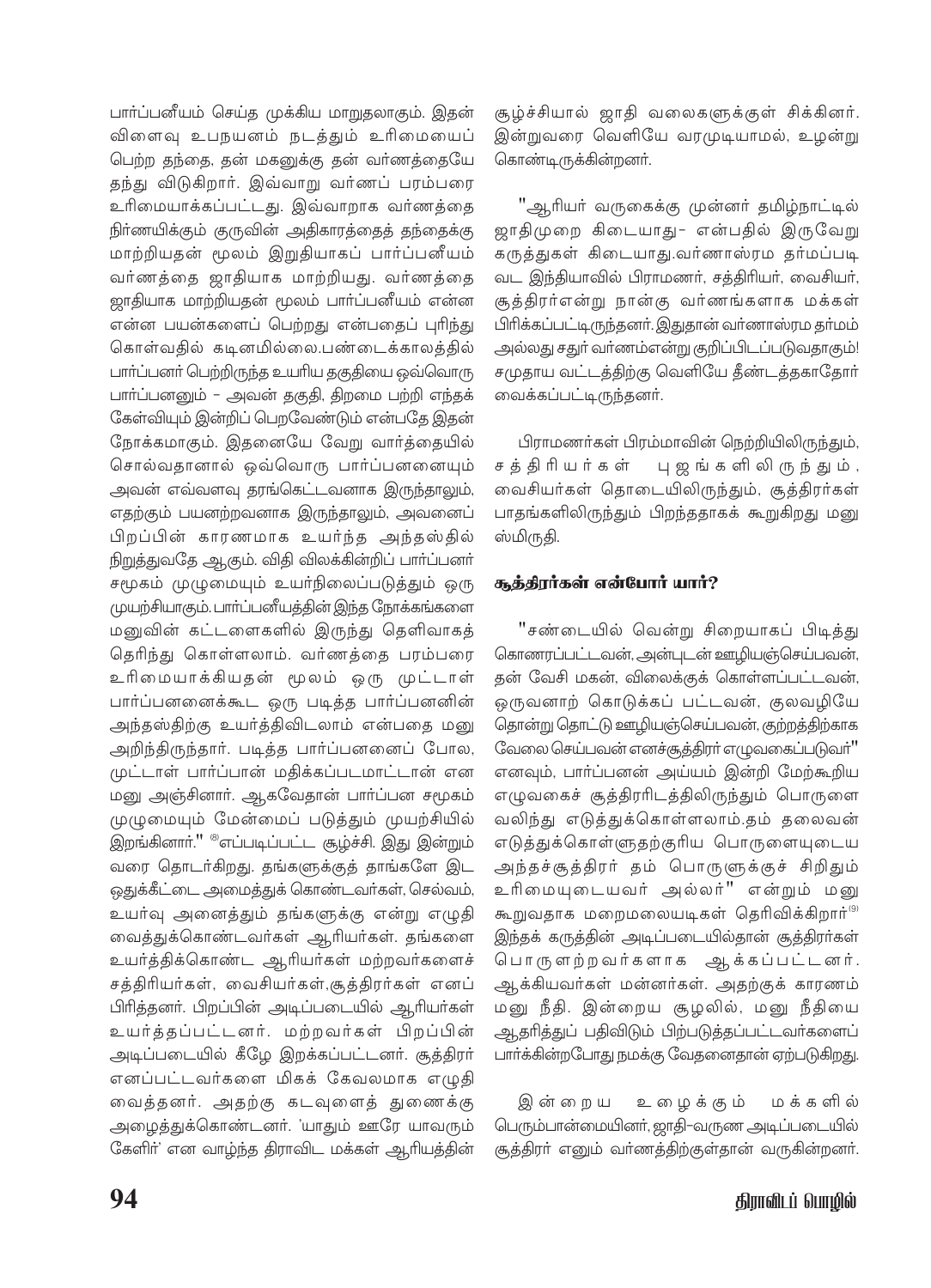அண்ணல் அம்பேத்கர், வருணத்தை ஜாதியாக மாற்றிய பின்பு, ஆரியர்கள் சூத்திரர்கள் மீதும் சூத்திரப் பெண்கள் மீதும் கொட்டிய வெறுப்புகளைப் பட்டியலிடுகின்றார். "பார்ப்பனீயம் காட்டுமிராண்டித்தனமான அநாகரித்தோடு, வர்ணங்களுக்கு இடையிலான கலப்பு மனத்தையும், கலந்துண்ணலையும் தடை செய்யும் பணியைச்செய்தது. சூத்திரப்பெண் சம்பந்தமாக மனு காட்டும் வெறுப்பைக் கவனியுங்கள். சூத்திரா்கள் உணவு குறித்து மனு கூறியிருப்பதையும் கவனியுங்கள். அந்த உணவு விந்து அல்லது சிறுநீர் போல அசுத்தமானது என மனு கூறுகிறார். இந்த இரண்டு விதிகளும்தான் ஜாதி அமைப்பைத் தோற்றுவித்தது. கலப்பு மணத்தடை, கலந்துண்ணல் மீதான தடை ஆகிய இரு தூண்களின் மீதுதான் .<br>ஜாதியம் நிற்கிறது."<sup>1100</sup>அண்ணல் அம்பேத்கா் இந்த நூலில் மிக விரிவாக விவரிக்கும் பெண்களின் திருமணம் பற்றிய மனுவின் கட்டளைகள், சதியை நியாயப்படுத்தும் கருத்துகள்,பால்ய மணம், கட்டாயப்படுத்தப்பட்ட விதவை நிலைபோன்றவை ஜாதியைக் காப்பாற்றும் நோக்கம் கொண்டவை என்பதனை வாசிக்கும் எவருக்கும், அமெரிக்க வெள்ளையர்கள் மீது கருப்பு இனத்தவர்கள் காட்டுகின்ற கோபம் போன்ற ஆத்திரமும், கோபமும் வரும்; வரவேண்டும்.அப்படி ஓர் உண்மையான கோபம் திராவிட இயக்கத்தின் தலைவர்களுக்கு - தந்தை பெரியார், பேரறிஞர் அண்ணா, டாக்டர் கலைஞர், நாவலர் நெடுஞ்செழியன், ஆசிரியர் கி.வீரமணி போன்றவர்களுக்கு - இருந்தது; இருக்கிறது.

## **®ந்திய ஜாதியமும் கருப்பர்களின் மீதான** நிறவெறியும் :

ஜாதியம் என்றால் என்ன என்பதனைப் பெரியார் பேருரையாளர் கு.வெ.கி.ஆசான் இப்படி வரையறுக்கிறார். "ஜாதியம் என்பது என்ன? இந்து மதக் குருக்களும் தலைவர்களும் போற்றும் வேதங்கள்(ஸ்ருதி), சாத்திரம்,இதிகாசம், புராணம், ஸ்மிருதிஆகியவற்றின்படி அந்த மதத்தைச் சாா்ந்தவா்களைப் பிறப்பின் காரணமாகப் பிாித்தும், உயர்வு தாழ்வைக் கற்பித்தும், மேல்-கீழ்படி நிலைகளை அமைத்தும், இயல்பான மனித உறவை முழு அளவில் மறுத்தும், இவற்றைச் சமுதாய நடைமுறையில் முதலில் வருண தருமமாகவும்,

**Dravida Pozhil** 

பின்பு குல தருமமாகவும் பின்பற்றச் செய்து, வெவ்வேறு அளவில் ஒதுக்கியும் ஒதுங்கியும் வாழ்வது ஜாதியம் ஆகிறது. அதன் கூறுகள்: பாராமை, நெருங்காமை, தீண்டாமை, கோயில், குளம், சாலை முதலிய பொது உடைமைகளிலும் நலன்களிலும் சம அளவில் பொது உரிமையின்மை, சம நீதியின்மை, அனைவருக்கும் கல்வி வாய்ப்புச் சமஅளவில் இல்லாமை, விரும்பிய தொழிலை மேற்கொள்ள அனுமதியின்மை, ஜாதிகளுக்கு இடையே நெருங்கிப் பழகாமை, கலந்துறவு கொள்ளாமை,திருமணம் செய்யாமை ஆகிய கூறுகளில் பலவோ - சிலவோ,ஒன்றிரண்டோ ஜாகியக்கை அடையாளப்படுக்கியும் நிலைப்படுத்தியும் வருகின்றன."(11)

ஜாதியத்தின் கூறுகளான பாராமை, நெருங்காமை, சம நீதியின்மை, அனைவருக்கும் கல்வி வாய்ப்பு சம அளவில் இல்லாமை,விரும்பிய தொழிலை மேற்கொள்ள அனுமதியின்மை என்று அய்யா கு.வெ.கி.ஆசான் அவர்கள் சுட்டுகின்ற பல கூறுகள் கருப்பின மக்களின் மீது அமெரிக்க வெள்ளையர்கள் காட்டுகின்ற நிறவெறி அடிப்படைக் கூறுகளாகவும் இருப்பதைக் காண முடிகிறது. 'அங்கிள் டாம்ஸ் கேபின்' என்னும் புத்தகத்தில் ''எலிசா என்பவரின் கணவனாகக் காட்டப்படுபவன் ஜார்ஜ் ஹேரிஸ் என்னும் இளம் மனிதன். அழகிய தோற்றமும்,இனிமையான பழக்க வழக்கங்களும் அவனிடம் இருந்தன. தொழிற்சாலையில் அனைவரின் விருப்பத்திற்குரியவனாக அவன் இருந்தான். இருந்தாலும் இந்த இளம் மனிதன் சட்டத்தின் பார்வையில் ஒரு மனிதனல்ல; ஒரு சரக்காகும்; நாட்டைச் சுற்றிப் பயணம் செய்து, புதிய இயந்திரங்களைக் கண்டுபிடித்து, பெருந்தகைகளுக்கு இணையாகத் தலை உயர்த்தி நிற்க இந்த அடிமைக்கு ஏது தகுதி? விரைவில் இதற்கு முடிவு கட்டவேண்டும். அவனைத் திரும்ப அழைத்துக்கொண்டு வெட்டவும், தோண்டவும் பணிக்க வேண்டும். அவன் எப்படிச் சாமர்த்தியசாலியாக இருக்க முடியும் என்று பார்க்க வேண்டும்.<sup>(12)</sup> ஓர் அடிமை ஒரு முதலாளியிடமிருந்து இன்னொரு முதலாளிக்கு விற்கப்படுகிறார். இரண்டாவது முதலாளி, அடிமை ஜார்ஜ் ஹேரிஸுக்கு மரியாதை அளிக்கிறார். ஒரு கருவியைக் கண்டுபிடிக்கும் அளவிற்கு ஊக்கம் தருகின்றார். கருவியைப் பற்றிக் கடைக்கு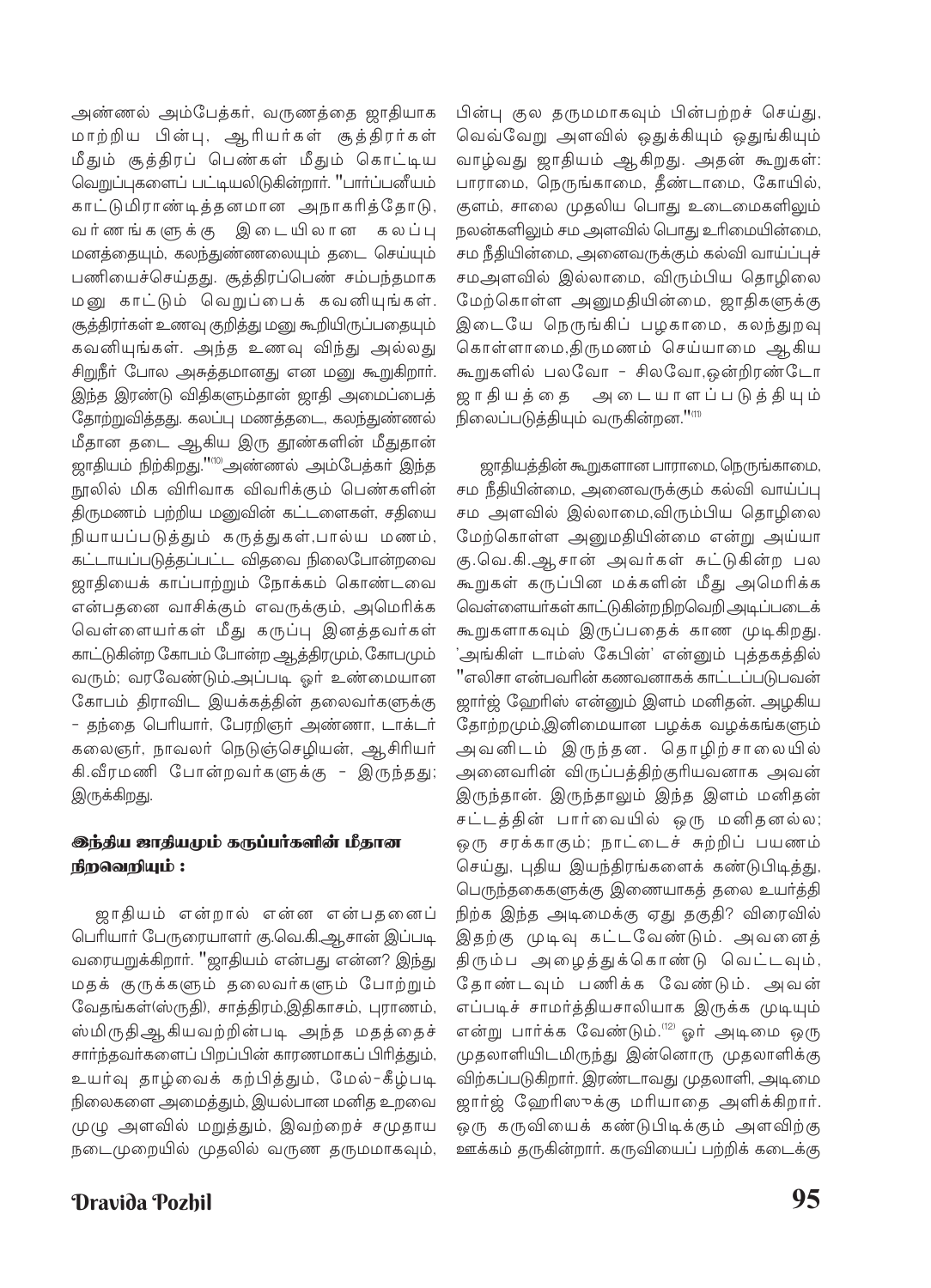வருபவர்களுக்கு விளக்கம் சொல்லித்தர ஜாா்ஜ்ஹேரிஸிக்கு அனுமதி அளிக்கிறாா். ஜாா்ஜ் ஹேரிஸை விற்ற முதல் முதலாளி இதனைப் பார்க்கின்றார். ஒர் அடிமை ஒரு கருவியைக் கண்டுபிடிப்பதா? அதற்கு விளக்கம் சொல்லுவதா? அவனை மறுபடியும் விலைக்கு வாங்கி வெட்டவும் தோண்டவும் பணிக்கவேண்டும் என்று முடிவு செய்து விலைக்கு வாங்கி முழு அடிமையாக நடத்துகிறார். ஒடுக்கப்பட்ட ஒருவர் உயர் பதவிக்கு வந்து விட்டால், திராவிட இயக்கத்தின் பலன் காரணமாக மேன்மையான நிலைக்கு வந்துவிட்டால், அவருக்கு எதிராகச் செய்யப்படும் சதிகளை, மனத்தடைகளை இத்தோடு நாம் ஒப்பிட்டுப் பார்க்கலாம். கல்வியினால், வேலை வாய்ப்பினால் மேலான நிலைக்கு வரும் ஒருவனை, மறுபடியும் அவனது பழைய நிலைக்குக் கொண்டு செல்ல வேண்டும் என்னும் வெறி, அமெரிக்க வெள்ளையா்கள் என்றாலும் இந்திய ஆரியா்கள் என்றாலும் மனதிற்குள் வளர்ந்துகிடக்கும் முள்செடிகளாக இருப்பதைக் காண முடியும். இந்த ஜாதிமுறையினால் சூத்திரா்களும் தீண்டத்தகாதோா் எனப்பட்டவர்களும் அனுபவித்த கொடுமைகள் அமெரிக்காவில் கருப்பின மக்கள் அடிமைகளாக அனுபவித்த கொடுமைகளுக்குச் சற்றும் குறையாதவை. சூத்திர, பஞ்சம இழிவை நீக்கவே ு<br>ஜாதியத்தின் கொடுமைகளுக்கு எதிராகவும், ஜாதியின் பெயரால் மறுக்கப்படும் உரிமைகளை ு.<br>மீட்டு எடுக்கவும் தோன்றிய இயக்கம் திராவிட இயக்கம். நூறு ஆண்டுகளுக்கு முன்னால் தோன்றிய இயக்கம் இன்றும் உயிர்ப்போடும் உணர்வோடும், எதிரிகளைக் கருத்துக்களத்தில் நேருக்கு நேர் சந்தித்து உண்மைகளை எடுத்து வைக்கும் இயக்கமாக இருக்கிறது. "நூற்றாண்டு விழாக் கொண்டாடப்படும் திராவிடர் இயக்கமாகிய நீதிக்கட்சி,தென்னிந்திய நல உரிமைச்சங்கம் -துவக்கப்பட்டதன் நோக்கம் - திராவிடர் சமுதாயம் பல்லாயிரக்கணக்கான ஆண்டுகளாக, கல்வி, உத்தியோகம், ஆகியவற்றைப் பெறாத தற்குறிச் சமுதாயமாகவும், சூத்திர, பஞ்சம இழிவை .<br>அது தன்னுள் ஏற்றுள்ள வர்ணாஸ்மரத்தைப் போக்கி, சம வாய்ப்பு, சம உரிமைச் சமுதாயத்தை உருவாக்கவேண்டும் என்பதற்காகவே ஆகும்.'<sup>13)</sup>" என்று திராவிடர் கழகத்தலைவர் கி.வீரமணி அவர்கள் குறிப்பிடுவதைப் போல, திராவிட இயக்கத்தின் நோக்கம் சூத்திர, பஞ்சம இழிவை போக்குவது, இழிவுக்கு காரணமாக இருக்கும் ஜாதியை ஒழிப்பது என்பது ஆகும்.

## ஜாதி உணர்வும் திராவிட இயக்கமும்:

இந்தியாவில் 3000க்கும் மேற்பட்ட ஜாதிகள் இருக்கின்றன. எந்த ஜாதியில் பிறந்திருந்தாலும் ஜாதி என்பது இழிவு, நம் மீது திட்டமிட்டு ஆரியர்களால் எறியப்பட்ட கழிவு, ஜாதி என்பது அசிங்கம் என்ற உணர்வை ஏற்படுத்துவது - ஏற்படுத்தியது திராவிட இயக்கம்.ஜாதி அடிப்படையில் இட ஒதுக்கீடு கேட்பது,போராடுவது என்பதுகூட, முள்ளை முள்ளால் எடுப்பதுபோல, எந்த ஜாதி என்னும் தத்துவத்தால் இழிவு படுத்தப்பட்டோமோ, அந்த ஜாதி அடிப்படையில் நமக்கான உரிமையை மீட்டு எடுப்பதற்கான ஓர் இடைக்கால வழிமுறையே தவிர, அதுவே தீர்வல்ல என்பதைத் தமது தோழர்களுக்கு எடுத்துக்காட்டிச் சொல்லும் இயக்கம் திராவிட இயக்கம். திராவிட இயக்கம் என்று வருகின்ற போது, அரசியலுக்குப் போகாத, வாக்கு அரசியலில் தேர்தலுக்கு நிற்காத திராவிடர் கழகம் மிகத்தெளிவாக இதனைத் தெரிவித்திருக்கிறது.ஓர் உயர்ந்த ஜாதி என்று தன்னை நம்புகிறவனுக்கு இருக்கும் ஜாதிவெறி எவ்வளவு தீமையோ, அதனைப்போலவே இந்த ஏணிப்படி ஜாதி அமைப்பில் இடையில் இருக்கும் அல்லது கடைநிலையில் இருக்கும் ஒரு ஜாதிக்காரனுக்கும் இருக்கும் ஜாதிவெறியும் .<br>தீமையானதே இரண்டுமே ஜாதி அமைப்பை இன்னும் பலப்படுத்தவே செய்யும்.ஆரியர்கள் இந்த ஜாதிப் பெருமை பேசுவதை, இடைநிலை ஜாதிகளுக்கும் மற்ற ஜாதிகளுக்கும் தூண்டிக்கொண்டே இருக்கிறார்கள். இதனை நன்றாக உணர்ந்த திராவிட இயக்கம், எல்லா ஜாதியைச் சாா்ந்தவரையும், ஜாதிப்பெருமை பேசுவது என்பது அருவருப்பு என்னும் கருத்தைப் பலமாக விதைத்திருக்கிறது. அதில் வெற்றியும் பெற்றிருக்கிறது.

இட ஒதுக்கீட்டின் ஜாதி ஒழிப்புத் தத்துவம் புரியாதவர்கள், இட ஒதுக்கீட்டினால்தான் ஜாதி நிலைபெறுகிறது என்பதுபோலப் பேசுவதற்கான பதிலைத் தொடர்ச்சியாகத் திராவிட இயக்கம் கொடுத்திருக்கிறது. முள்ளை முள்ளால் எடுப்பது போல, எதன் காரணமாக (ஜாதி) உரிமை மறுக்கப்பட்டார்களோ, அதே அடிப்படையில் அவர்களுக்கு முன்னுரிமை கொடுப்பதுதான் இட ஒதுக்கீடு. கல்வி அடிப்படையில்,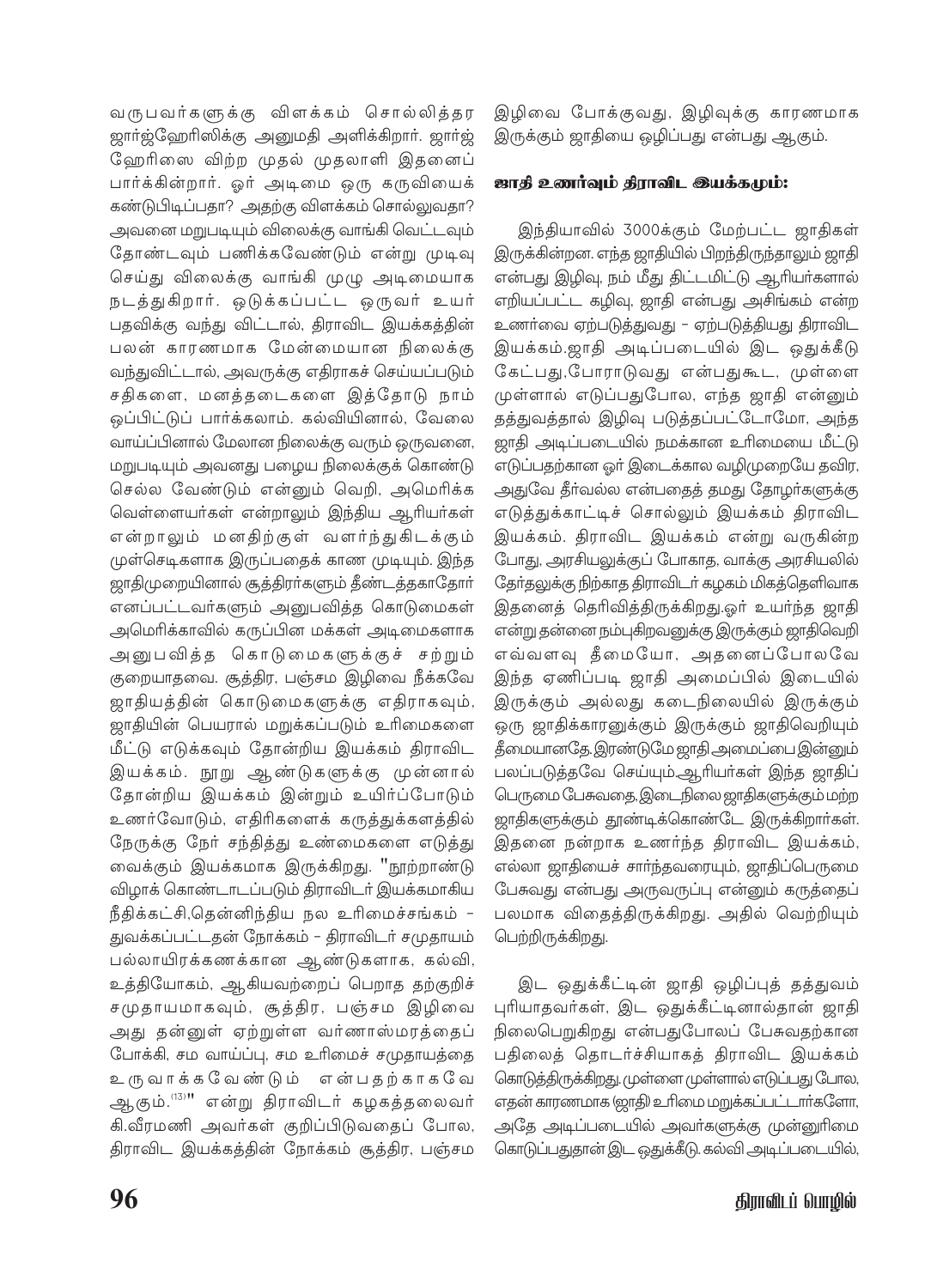சமூக அடிப்படையில் இட ஒதுக்கீடு என்பதைத்தான் இந்திய அரசமைப்புச் சட்டம் கொடுத்திருக்கிறது. பொருளாதார அடிப்படையில் இட ஒதுக்கீடு என்பது ஏமாற்று.ஏழைகளுக்கு வசதி செய்து தரவேண்டும். அவர்கள் வாழ்வில் நல்ல நிலைமை வரவேண்டும் என்கிற நோக்கில் ஆரியர்கள் பொருளாதார அடிப்படையில் இட ஒதுக்கீடு கேட்கவில்லை. ஜாதி <u>அடிப்படையிலானஇட ஒதுக்கீட்டை ஒழிக்க வேண்டும்</u> என்பதே அவர்களின் நோக்கம்அவர்கள் நோக்கம் – ஜாதி அடிப்படையில் சமூகம் இருக்கவேண்டும், ஒடுக்கப்பட்ட மக்கள் அடிமைத்தொழில் செய்ய வேண்டும். மத்திய அரசின் புதிய கல்விக்கொள்கை மற்றும் பல்வேறு நிலைப்பாடுகள் இதனைக் கெளிவாகச் சுட்டுவதை நம்மால் உணர முடியும்.

#### திராவிட இயக்கத்தின் சாதனைகள்:

ஆரியர் அல்லாத மக்கள் அனைவரையும் ஒருங்கிணைக்கும் ஒற்றைச்சொல் 'திராவிடர்'. அப்படித் திராவிடர் அனைவரையும் ஒன்றிணைத்து, ஒற்றுமைப்படுத்தி, அனைவரும் சமூக அடிப்படையில், பொருளாதார அடிப்படையில் முன்னேறுவதற்கு அடிப்படை அமைத்த இயக்கம் திராவிட இயக்கமாகும். இழிவாக, உழைக்கும் மக்களை, சூத்திரா் என்னும் சொல்லால் குறிப்பது கொடுமை. அதனை நீக்கவேண்டும் என்று குரல் கொடுத்தது திராவிட இயக்கம். செயல்படுத்தியது திராவிட இயக்கம். "நமது ஆவணங்களில், மக்கள் தொகைக் கணக்கெடுப்புகளில் எல்லாம் இந்த நாட்டுக்குரிய பார்ப்பனர் அல்லாத மக்களைச் சூத்திரர் என்றுதானே குறிப்பிட்டு வந்தார்கள். சூத்திரர்கள் என்றால் ஏதோ 'பாரத ரத்னா' பட்டம் என்பது போல நினைத்துக்கொண்டு இருக்கிறார்கள்! சூத்திரா் என்பதற்கு மனுதா்ம சாஸ்திரம் பொருள் கூறியுள்ளது. அது எத்தனை பேருக்குத் தெரியும் என்பதுதான் கேள்வி. சூத்திரன் என்றால் வேசிமகன் என்று மனுதர்மம், அத்தியாயம் எட்டு, 415ஆவது சுலோகத்தில் கூறப்பட்டுள்ளதே! இந்த இழிவுப்பட்டத்தை ஒழித்தது யார்? எதிராகக் குரல் கொடுத்தது யார்? திராவிட இயக்கம்தானே! பார்ப்பனர் அல்லாத இளைஞர் சங்கத்தின் முதல் மாநில மாநாடு சென்னை எஸ்.அய்.ஏ.ஏ. மைதானத்தில் 1927 அக்டோபர் 22,23 நாள்களில் நடைபெற்றது. அம்மாநாட்டில் பனகல் அரசர், தந்தை பெரியார், டாக்டர் ஏ.இராமசாமி (முதலியார்) முதலியோர் கலந்து கொண்டனர். 'திராவிடன்' இதழ் ஆசிரியர் ஜே.எஸ். கண்ணப்பர் ஒரு தீர்மானத்தை முன்மொழிந்தார். அத்தீர்மானமாவது:–

"சென்னை அரசு தனது ஆவணங்களில் 'சூத்ரா' என்ற சொல்லைப் பயன்படுத்துவது பெரும்பான்மையாக உள்ள பார்ப்பனரல்லாத சமூகத்தினரின் சுயமரியாதை உணர்வை மிகவும் புண்படுத்துவதாக உள்ளது என இம்மாநாடு கருதுகிறது. அதனால் கடந்த கால ஆவணங்களிலிருந்து இந்தச் சொல்லை நீக்குவதுடன், அலுவலக ஆவணங்களில் இனி இச்சொல்லைப் பயன்படுத்தக்கூடாதென அனைத்து இலாகாக்களுக்கும் உடனடியாக ஓர் ஆணை பிறப்பிக்க வேண்டுமென அரசை இம்மாநாடு கேட்டுக்கொள்கிறது."ஓட்டு மொத்தச் சமூகத்தின் சுயமரியாதை பற்றியது இத்தீர்மானம் என அவர் கூறினார். இத்தீர்மானம் பலத்த கைதட்டல்களுக்கிடையே நிறைவேற்றப்பட்டது. அதற்குப் பிறகுதானே 'சூத்திரன்' என்கிற இழி பட்டம் பதிவேடுகளில் ஒழிந்தது. திராவிடர் இயக்கத்தின் மிகப்பெரிய –இன இழிவை ஒழிக்கும் செயல்பாடு அல்லாவா இது?"(14)

'காந்தியாருக்கே உரிமை வாங்கிக் கொடுத்த இயக்கம் திராவிடர் இயக்கம்', 'பஸ்களில் எல்லோருடனும் கலந்து உட்காரும் உரிமை, பெண்களுக்கு முதன் முதலில் இந்தியாவிலேயே வாக்குரிமை, சாலையில் ஆதி திராவிடர் நடக்க உரிமை, கல்வியில் தலைகீழ் மாற்றமாகப் பெற்ற உரிமை என்று நாம் திராவிடத்தால் பெற்ற உரிமைகளைப் பட்டியலிட்டுக் கொடுக்கும் திராவிடர் கழகத் தலைவர் கி.வீரமணி அவர்கள், திராவிடம் என்பதற்கான ஒரு வரையறையைத் தருகிறார். பல நிலைகளில் தமிழ்நாடு இன்று இந்தியாவின் முன்னணி மாநிலங்களில் ஒன்றாக இருப்பதற்குக் காரணம் திராவிட இயக்கமும், திராவிட இயக்க ஆட்சிகளுமாகும்.இதனைப் பல புள்ளி விவரங்கள் உறுதியாக்குகின்றன.

# திராவிடர் இயக்கக் கொள்கைக்கு வலுவூட்டும் ஆய்வுகள்:

திராவிடர் இயக்கம் என்பது ஆரியர்களின் மேலாண்மையை எதிர்த்துத் தோன்றியது. இன்றைய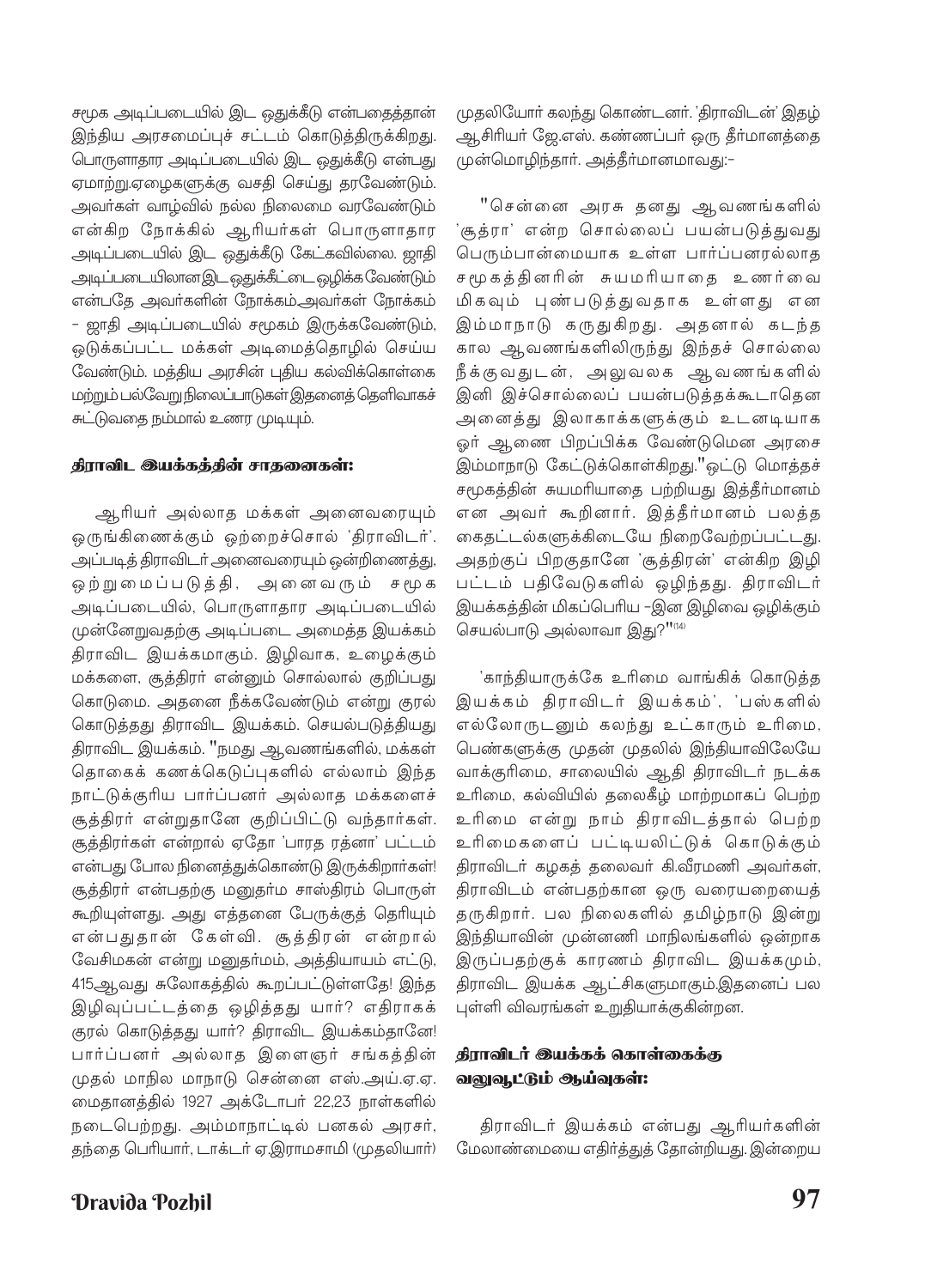தொல்லியல், மொழியியல், மரபணு இயல் எனப் பல கூறுகள் திராவிடர் இயக்க கொள்கைகளுக்கு வலுவூட்டுவதாக இருக்கின்றன.

சிந்து வெளிப் பண்பாட்டின் திராவிட அடித்தளம்: ஆரியப் பண்பாட்டுக்கு எதிரான மிக நாகரிகமான நாகரிகத்தைக் கொண்டிருந்தது சிந்து வெளி நாகரிகம். இன்றைய மொழியியல் ஆய்வுகள், சிந்து வெளிப்பண்பாட்டின் அடித்தளம் திராவிடமே என நிறுவுகின்றன. "சிந்து வெளி நாகரிகம் குறித்த எந்த நேரடிச்செய்தியும் வேதங்களிலோ, ஏனைய வடமொழி இலக்கிய மற்றும் வரலாற்று ஆவணங்களிலோ காணப்படவில்லை. சிந்து வெளி நாகரிகம் வேத இலக்கிய நாகரிகத்திலிருந்து வேறுபட்டதாக இருக்கிறது. இன்னும் பலவகையிலும் .<br>திராவிடச் சாயல் கொண்டதாக இருக்கிறது''<sup>(15)</sup> என்று குறிப்பிடும் ஆர்.பாலகிருஷ்ணன், தனது நூலான "சிந்துவெளிப் பண்பாட்டின் திராவிட அடித்தளம்" என்னும் நூலில் இலக்கியம், மொழி, ஊர்ப்பெயர்கள் அடிப்படையில் சிந்துவெளிப்பண்பாட்டின் நாகரிகம் திராவிட நாகரிகமே என நிறுவுகின்றார். அவர் தனது நூலில் "சிந்து வெளி நாகரிகம் ஒரு திராவிட நாகரிகம் என்னும் கருதுகோளின் அடிப்படையில் அணுகினால், சிந்துவெளிப் பண்பாட்டுக் காலத்து ஊர்ப்பெயர்கள் வடமேற்குப் புலத்தில் இன்றுவரை நிலைத்திருப்பது, புலம் பெயர்ந்த சிந்து வெளியினர், அவர்கள் தங்களது ஊர்ப்பெயர்களை மீள் நினைவாய்க் கொண்டுவந்து தங்களது புதிய தாயகத்தில் பயன்படுத்தியது; அவர்களின் வாய்மொழிப்பாடல் மரபில், கதை மரபில் வேரூன்றிய அப்பெயர்கள் திராவிடர்களின் தொல்லிலக்கியமான சங்க இலக்கியங்களில் ஆவணப்பதிவு செய்யப்பட்டது; அப்பெயர்களில் பல இன்றுவரை தமிழ் நாட்டில் அடையாளம் காணத்தக்க வகையில் பயன்பாட்டில் இருப்பது"" என்று பட்டியலிடும் ஆர்.பாலகிருஷ்ணன், இது வெறும் யூகம் அன்று என்று குறிப்பிட்டு ஆதாரங்களை அந்த நூல் முழுக்கக் கொடுத்திருக்கின்றார்.

# கீழழ ஆய்வு:

தொல்லியல் துறை நடத்தும், மதுரை அருகில் உள்ளகீழடி ஆய்வு,புதியவெளிச்சங்கள்பலவற்றைத் தருவதாக இருக்கிறது. 2600 ஆண்டுகளுக்கு முன்பே உயர்ந்த நாகரிகத்தைக் கொண்டிருந்த கீழடி ஆய்வு, அதற்குப் பல நூற்றாண்டுகளுக்கு முன்பே நாகரிகம் தொடங்கியிருக்கவேண்டும் .<br>என்னும் கருத்துக்கு வலுவூட்டுகிறது. "இந்த(கீழடி) ஆய்வு முடிவுகளுக்கும் சங்க இலக்கியத்திற்கும் என்ன தொடர்பு எனக் கேட்கிறார்கள். சங்கப் பாடல்கள் அந்தக் காலகட்டத்து மண்ணையும் மனிதர்களையும் பாடின. அந்தப் பாடல்களுக்கான வரலாற்றுப் பின்னணியை இங்கே கிடைத்த பொருள்கள் உணர்த்துகின்றன. சங்க காலப் பாடல்கள் காட்டும் தமிழ்ச் சமூகம் மிக உயர்ந்த நாகரிகம் கொண்டதாகத் தென்படுகிறது. அப்படி ஒரு நாகரிகம் இருந்திருந்தால்தான், அம்மாதிரியான பாடல்கள் உருவாகியிருக்க முடியும். அதற்கான ஆதாரமாகத்தான் கீழடி இருக்கிறது'' என்கிறார் ஆர். பாலகிருஷ்ணன்.

மற்றொரு விடயத்தையும் பாலகிருஷ்ணன் சுட்டிக்காட்டுகிறார். சிந்து சமவெளி குறியீடுகளுக்குப் .<br>பிறகு, தமிழ் பிராமி உருவாவதற்கு முன்பாகக் கீறல்கள் பானைகளில் எழுதப்பட்டுள்ளன. சிந்து வெளிக் குறியீடுகளைப் போலவே இந்தக் கீறல்களையும் படிக்க முடியவில்லை. இம்மாதிரியான பானைக் கீறல்கள் இந்தியாவிலேயே அதிகம் கிடைத்திருப்பது தமிழ்நாட்டில்தான். கீழடியில் மட்டும் 1001 பானைக் கீறல்கள் கிடைத்திருக்கின்றன. இது எழுத்து உருவாவதைக் காட்டுகிறது. இம்மாதிரியான கீறல்கள் கங்கைச் சமவெளியில் பெரிதாகக் கிடைக்கவில்லை என்கிறார் அவர் தோரம்: https://www.bbc.com/tamil/ india-49768739). கீழடி ஆய்வு கொடர்ந்து நடந்து கொண்டிருக்கிறது.

"கீழடி அகழ்வாய்வுகளில் இருந்து இதுவரை, கவனமாக ஆய்வு செய்யத் தகுந்த மதம் தொடர்பான குறியீடுகள் எதுவும் கிடைக்கவில்லை என்பது குறிப்பிடத்தக்கது. இயற்கையுடன் இணைந்த வாழ்வு, ஜாதி அமைப்பு .<br>இன்மை, குறைந்த அதிகாரங்கள் பயன்பாடு, ஆகியவற்றைக்கொண்ட ஒரு பண்பாட்டையே கீழடி அகழ்வாய்வுகள் வெளிப்படுத்தக்கூடியதாக இருக்கும். கீழடி கண்டுபிடிப்புகள் நமக்கு உணர்த்த விரும்புவது என்னவென்றால் மதச்சார்பின்மை,உள் இணைக்கப்பட்ட, சம நிலைப்படுத்தப்பட்ட சமூக உறவுகள் ஆகியன, இயற்கையோடு இணைந்த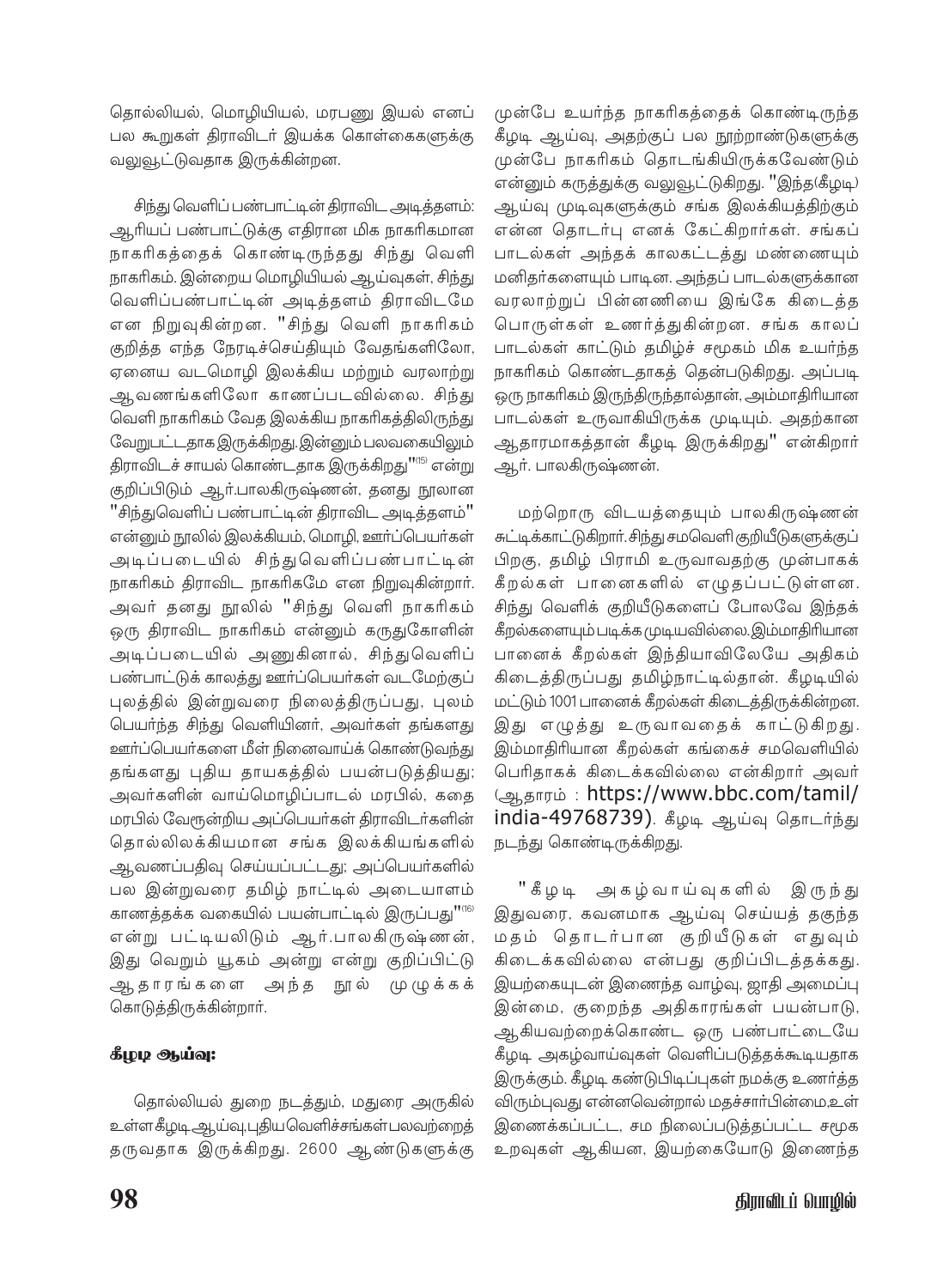ஒரு சமுதாயத்துக்கு அந்நியமாக இருக்க முடியாது என்பதுதான்" $^{\text{\tiny{(17)}}}$  என்று புலங்கடந்த தொல்லியல் அறிவியல்களின் மேம்பாட்டுக்கான நிறுவனத்தின் இயக்குநர் பி.ஜெ.செரியன் கூறியிருப்பது கவனிக்கத்தக்கது<sup>189</sup>. கீழடி ஆய்வின் அய்ந்தாம் கட்ட ஆராய்ச்சி முடிவுகள் (https://www.bbc. com/tamil/india-50148597) திராவிடர்களின் பெருமையை, நாகரிகத்தைப் பறைசாற்றுவதாக இருக்கிறது.இன்னும் தொடரும் ஆய்வுகள் பல புதிய உண்மைகளைக் கூறக்கூடும். .

## மரபணுவியல் ஆய்வு:

டோனி ஜோசப் எழுதியுள்ள ஆதி இந்தியர்கள் புத்தகம் (Early Indians: The Story of Our Ancestors and Where We Came From) பற்றி எழுத்தாளர் கோ.ஒளிவண்ணன் உண்மை இதழ்(அக்டோபர் 16-31,2020) இதழில் கீழ்க்கண்டவாறு குறிப்பிடுகின்றார். "ஆதிகால இந்தியர்கள் என்கிற இந்தப் புத்தகத்தில் இந்தியர்கள் யார்? எங்கிருந்து வந்தவர்கள்? சிந்துசமவெளி நாகரிகத்தில் வாழ்ந்தவர்கள் யார்?ஆரியர்கள் எப்போது வந்தார்கள்? ஜாதி அமைப்புகள் எப்படித் தோன்றின? என்பன போன்ற பல கேள்விகளுக்கு விடை தேட முயல்கிறார்; வெற்றியும் பெற்றுள்ளார்.ஆரியர்கள் யுரேசியாவின் ஸ்டெப்பி புல்வெளியிலிருந்து வந்தவர்கள்.அவர்கள் இந்த மண்ணிலே தோன்றியவர்கள்; இந் நாட்டிற்குக்கலாச்சாரம் பண்பாட்டை அளித்தவர்கள் என்கிற கோட்பாடு சுக்கு நூறாக உடைக்கப்பட்டுள்ளது.

தங்க ைள ஆரியர்கள் என்ற அழைத்துக்கொண்ட ஒரு மக்கள் கூட்டம் சமஸ்கிருதம் என்ற மொழியுடனும் தனிவகைப்பட்ட கலாச்சாரத்துடனும் கி.மு.2000க்கும் கி.மு.1500க்கும் இடைப்பட்ட காலத்தில்(அதாவது சுமார் 4000 ஆண்டுகளுக்கு முன்பு)இந்தியாவிற்குள் குடியேறினார்களா என்பதுதான் அந்தக் கேள்வி. அந்தக் காலகட்டம்தான் சிந்து சமவெளி நாகரிகம் முடிவுக்கு வந்த காலம் என்பது குறிப்பிடத்தக்கது. ஆம், அவர்கள் குடியேறிகள்தான்" என்கிற ஆணித்தரமான, அய்யத்துக்கிடமற்ற பதிலை உலகம் முழுவதிலுமுள்ள விஞ்ஞானிகள் ஏற்றுக்கொள்ளும் வகையில் புதிய ஆதாரங்கள் அலை அலையாக வந்து கொண்டிருக்கின்றன." (18)

Dravida Pozhil

ஆதி இந்தியர்கள் போன்ற மரபியல் ஆய்வின் வெளிப்படையில் வெளிவரும் புத்தகங்கள், ஆரியர்கள் வந்தேறிகளே என்பதனை நிருபிக்கின்றன. உலகம் முழுவதும் உள்ள மக்கள், எல்லாம் ஆப்பிரிக்கக் கண்டத்தில் தோன்றிப் பரவிய மனிதர்களே என்பதனையும் இந்த ஆய்வுகள் சொல்கின்றன. ஒரு வகையில் எல்லோரும் புலம் பெயர்ந்தவர்களே. "ஒரு தாய் மக்கள் நாமென்போம், ஒன்றே எங்கள் குலம் என்போம்'' என்னும் திரைப்படப் பாடல் சுட்டுவது போல, சில தாய் மக்களே உலகம் முழுவதும் இருக்கும் மனிதர்களின் மூதாதையர்கள் என்பதனை மரபியல் ஆய்வுகள் சொல்கின்றன.

## மாறுவார்களா ஆரியர்கள்?:

அமெரிக்க வெள்ளையர்களுக்கு எதிராக,நிறவெறிக்கு எதிராகக்கருப்பின மக்கள் ஒன்று சேர்ந்து குரல் கொடுப்பதையும், அவர்கள் ஒற்றுமையாகக் களத்தில் நிற்பதையும் நம்மால் காண முடிகின்றது.

அமெரிக்க மக்கள் தொகையில் 13 சதவிகிதம் உள்ள கருப்பர்கள், வெள்ளையர்களின் இனவெறிக்கு எதிராக ஒன்றுபட்டு நிற்கின்றார்கள்.களத்தில் அவர்கள் நிற்பதால் சில சட்டங்களும் இயற்றப்படுகின்றனபுதிய அமெரிக்க அதிபராக ஜோ பைடன் தேர்ந்தெடுக்கப்பட்டதில், அமெரிக்க அதிபர் டிரம்ப் தோற்கடிக்கப்பட்டதில் 'கருப்பின உயிர்களும் உயிர்களே' இயக்கத்தின் பங்களிப்பு இருக்கிறது. ஆனால், இந்தியாவில் ஆரியர்கள் மிகக்குறைந்த சதவிகிதமே, மூன்று சதவிகிதத்திற்கும் கீழ்தான்.ஆரியர்கள்உள்ளனர்.மற்ற 97 சதவிகித மக்கள், ஆரியர்களால் ஏமாற்றப்படுகின்றனர். அதிகார மய்யங்கள் அனைத்திலும் 97சதவிகத மக்களை ஒதுக்கிவிட்டு,இந்த 3 சதவிகித ஆரியா்களே கோலாச்சுகின்றனர். இந்தியாவில் இருக்கும் அரசு அலுவலங்கள்,நீதிமன்றங்கள், அரசுச் செயலகங்கள்என அனைத்திலும் நீக்கமற நிறைந்திருக்கும் ஆரியா்கள் அற்புதமான, வெளியில் தெரியாத இணைப்புச் சங்கிலிகளைத் தங்களுக்குள் ஏற்படுத்திக்கொண்டு, மற்றவா்களை வரவிடாமல் பாா்த்துக்கொள்கிறாா்கள். திராவிட இயக்கத்தின் தொடர் போராட்டங்கள், முயற்சிகளின் விளைவாகத் தமிழ்நாட்டில் 69 சதவிகித இட ஒதுக்கீடு உள்ளது. 1951இல் முதன்முதலில் அரசியல் சட்டம் திருத்தம் செய்யப்படுவதற்குக் காரணமாக இருந்தவா் தந்தை பெரியாா். 69 சதவிகித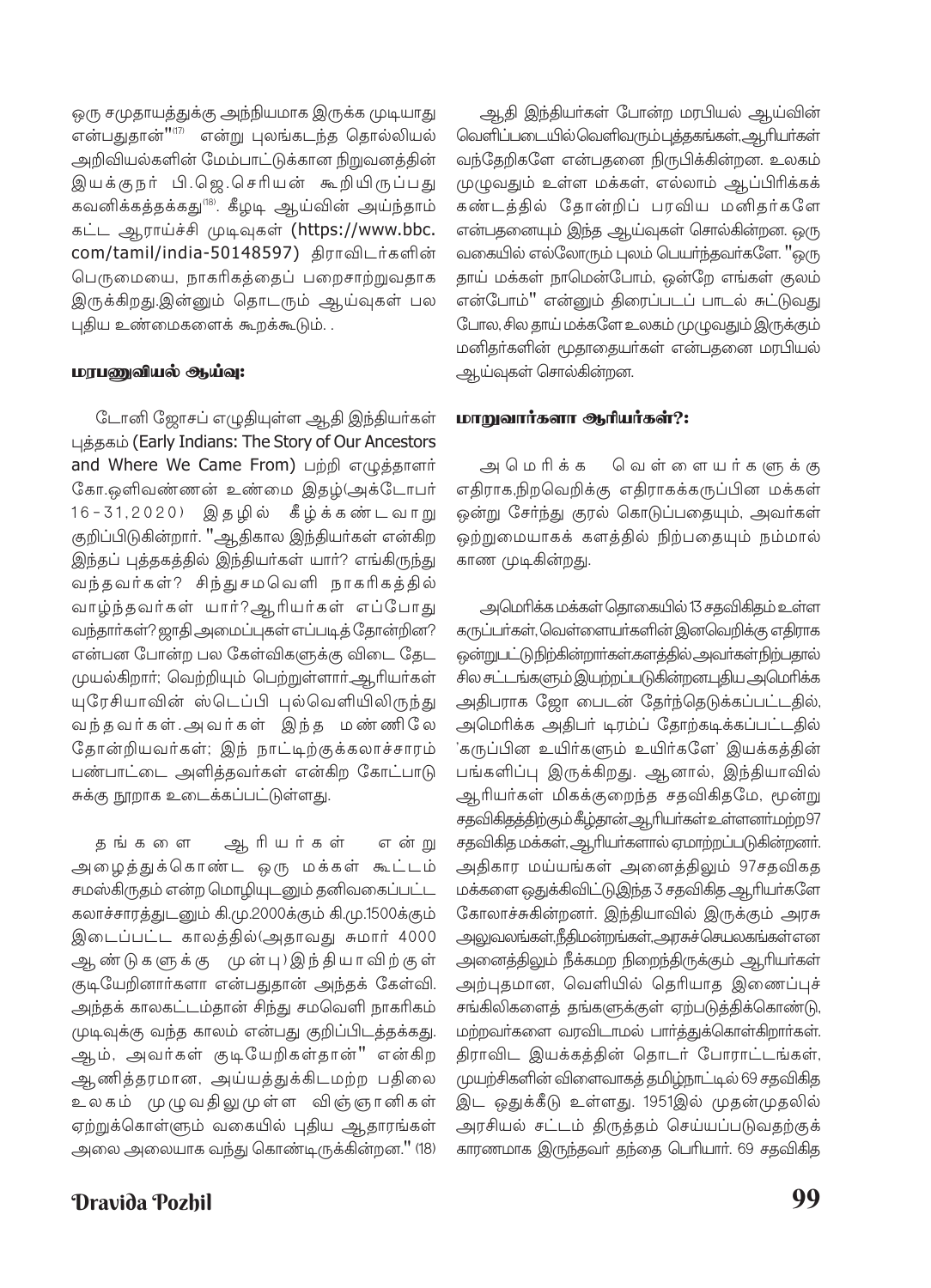இட ஒதுக்கீடு, தமிழகத்தில் ஏற்படக் காரணமாக இருந்தவர் திராவிடர் கழகத்தலைவர் கி.வீரமணிஅவர் .<br>எழுதிக் கொடுத்த சட்டவரைவை அன்றைய முதல்வா் ஜெ.ஜெயலலிதா நிறைவேற்றினார். இந்தியாவில் உள்ள ஒதுக்கீடு, 9 ஆவது அட்டவணையில் சேர்க்கப்பட்டு, பாதுகாக்கப்பட்டுள்ளது. ஆனால், இந்தியா முழுமையும் என்று எடுத்துக்கொண்டால் இட ஒதுக்கீட்டு நிலைமை மிகவும் பரிதாபமாக உள்ளது. சமூகநீதி அடிப்படையில் தாழ்த்தப்பட்டவர்களுக்கும், பழங்குடி மக்களுக்கும் ஒதுக்கப்பட்ட இடங்கள் முழுமையாக நிரப்பப்படுவதில்லை. பிற்படுத்தப்பட்டவர்களுக்கு மண்டல் கமிசனை அமல்படுத்தியதால், பாரதிய ஜனதா கட்சி தனது ஆதரவை வி.பி.சிங் அவர்களுக்கு விலக்கிக்கொண்டது. என்றாலும் பிற்படுத்தப்பட்ட, மிகப் பிற்படுத்தப்பட்டவர்களுக்கு 27 சதவிகித இட ஒதுக்கீடு அளிக்கும் சட்டத்தை இயற்றிவிட்டே சமூகநீதிக்காவலர் வி.பி.சிங் அவர்கள் இந்தியப் பிரதமா் பதவியிலிருந்து விலகினாா். மண்டல் குழு அடிப்படையில் பிற்படுத்தப்பட்டவர்களுக்கு உரிய இடஒதுக்கீட்டை முழுமையாக இந்திய அரசு இன்னும் அமலாக்கவில்லை. அரசியல் சட்டத்திற்கு எதிராக, முன்னேறிய ஜாதிகளில் ஏழைகளுக்கு 10 சதவிகித இட ஒதுக்கீடு எனச் சட்டத்தை இயற்றி, மிக அவசரமாக அதனை அமல்படுத்தியது இன்றைய அரசான மத்திய பி.ஜே.பி.அரசு.தங்களுக்கு எதிராக நடக்கும், சமூ கநீதிக்கு எதிராக நடக்கும், அரசாங்கத்தின் போக்கை எதிர்த்து இந்தியாவில் வலுவான போராட்டங்கள் இல்லாத நிலைமைதான் உள்ளது. ஜாதியின் பெயரால் பல கொடுமைகள் இந்தியாவில் நடக்கின்றன. என்றாலும் ஆரியர்களுக்கு எதிரான ஒரு வலுவான போராட்டம் இந்திய அளவில் எழவில்லையே! ஏன்? கருப்பின மக்கள் போல ஒன்று சேர்ந்து உரத்த குரல் கேட்கவில்லையே, ஏன்? என்னும் கேள்விக்கு இந்தியாவில் இருக்கும் ஜாதிப்படிநிலைகள்தான் என்பதே விடையாகும்.

இந்தியாவில் இருக்கும் இந்த ஜாதி அமைப்பு முறையானது ஏணிப்படி போன்று ஒன்றுக்கு மேல் ஒன்று அடுக்கி வைக்கப்பட்டுள்ள, சமமில்லாத படிநிலையாகும். தனக்குக் கீழே சில ஜாதிகள் இருப்பதை விரும்புவர்களாக இந்தியர்கள் இருக்கின்றனர். அவர்கள் தனக்கு மேலே இருக்கும் ஜாதியினர், தன்மீது செலுத்தும் ஆதிக்கத்தை அகற்றுவதைவிட, தனக்குக் கீழ் இருக்கும் ஜாதி, மேலே வருவதைத் தடுக்கும் எண்ணம் கொண்டவர்களாகவே இருக்கின்றனர். இதனைத் திட்டமிட்டு ஆரியர்கள், தாழ்த்தப்பட்டவர்கள்-.<br>பிற்படுத்தப்பட்டவர்கள் இடையே தொடர்ந்து ஜாதி மோதல்கள் நிகழும் அளவுக்கான தத்துவத்தை, ஜாதிய முறையைத் திணித்துள்ளனர். அதனை உணரும் அளவுக்கு மக்களுக்கு, குறிப்பாக வட <u>இந்திய மக்களுக்குஇன்னும் விழிப்புணர்வு இல்லை.</u> ு…<br>''நம் நாட்டில் உள்ள தீராத கொடிய தொற்று நோய்கள் .<br>சிலவற்றுள், இந்த ஜாதி எந்த மருத்துவத்தாலும் போக்க முடியாத, மிகவும் கடுமையான தொற்று நோய்,ஆனால் தீர்க்கப்படவேண்டிய தொற்று நோயாம்.நாம் பொதுவாகத் தொற்று நோய்கள் என்று குறிப்பிடும் நோய்கள்,ஏதோ ஆயிரத்தில் அய்ந்து பேர்களுக்குத்தான் பிடித்துக்கொண்டு சீரழிக்கும். ஆனால், இந்த ஜாதி என்னும் தொற்று நோயோ, இந்தியாவில் உள்ள அய்ம்பத்திரண்டு கோடி மக்களையும் பிடித்துக்கொண்டு அவர்களைப் படாதபாடு படுத்தி வருகிறது <sup>(19)</sup> என்று பாவலேரேறு பெருஞ்சித்திரனார் குறிப்பிடுவது போல, இன்றைக்கு 130 கோடியாக இருக்கும் இந்திய மக்களை இந்த ஜாதி என்னும் கொடுமை படுத்தும் பாடு கொஞ்சமல்ல.பல நூறு பக்கங்களில் ஒடுக்கப்பட்டவர்கள் இந்த ஜாதியால் பட்ட கொடுமைகளை நாம் பட்டியலிடலாம். இந்த ஜாதிக்கு எதிராகத் தமிழகத்தில் களத்தில் நின்றது திராவிடர் இயக்கமும், அதன் தலைவரான தந்தை பெரியாரும் என்பது நாம் அறிந்ததே. ஆனால் தந்தை பெரியாரின் நோக்கமான முற்றிலுமாக ஜாதியை ஒழிக்கவேண்டும் என்கிற நோக்கம் இன்னும் நிறைவேறாமல் இருக்கிறது. ஜாதியை அரசமைப்புச் சட்டப்படி ஒழிக்கவேண்டும் என்பது திராவிடர் கழகத்தின் கொள்கை. தந்தை பெரியார் அவர்கள் 1957இல் நடத்திய, ஜாதியை ஒழிக்க வேண்டும் என்னும் கோரிக்கையை வலியுறுத்தி நடத்திய போராட்டத்தில் சிறை சென்றவர்கள்,இன்னுயிர் நீத்தவர்களின் தியாகங்கள் அளவிட இயலாதவை. "03.11.1957இல் தஞ்சையில் ஜாதியைப் பாதுகாக்கும் இந்திய அரசியல் சட்டத்தைக் கொளுத்த வேண்டும் என்கிற தீர்மானத்தை 4 இலட்சம் மக்கள் கொண்ட மாநாட்டில் ஒரே மனதாக ஆமோதிக்கச் செய்தார். 26.11.1957இல் தந்தை பெரியார் அவர்கள் ஆணைப்படி சுமார் 4,000 பேர்களுக்கு மேல் கழகத்தோழர்கள் இந்திய அரசியல் சட்டத்தைக் கொளுத்தி, 3 ஆண்டுகள்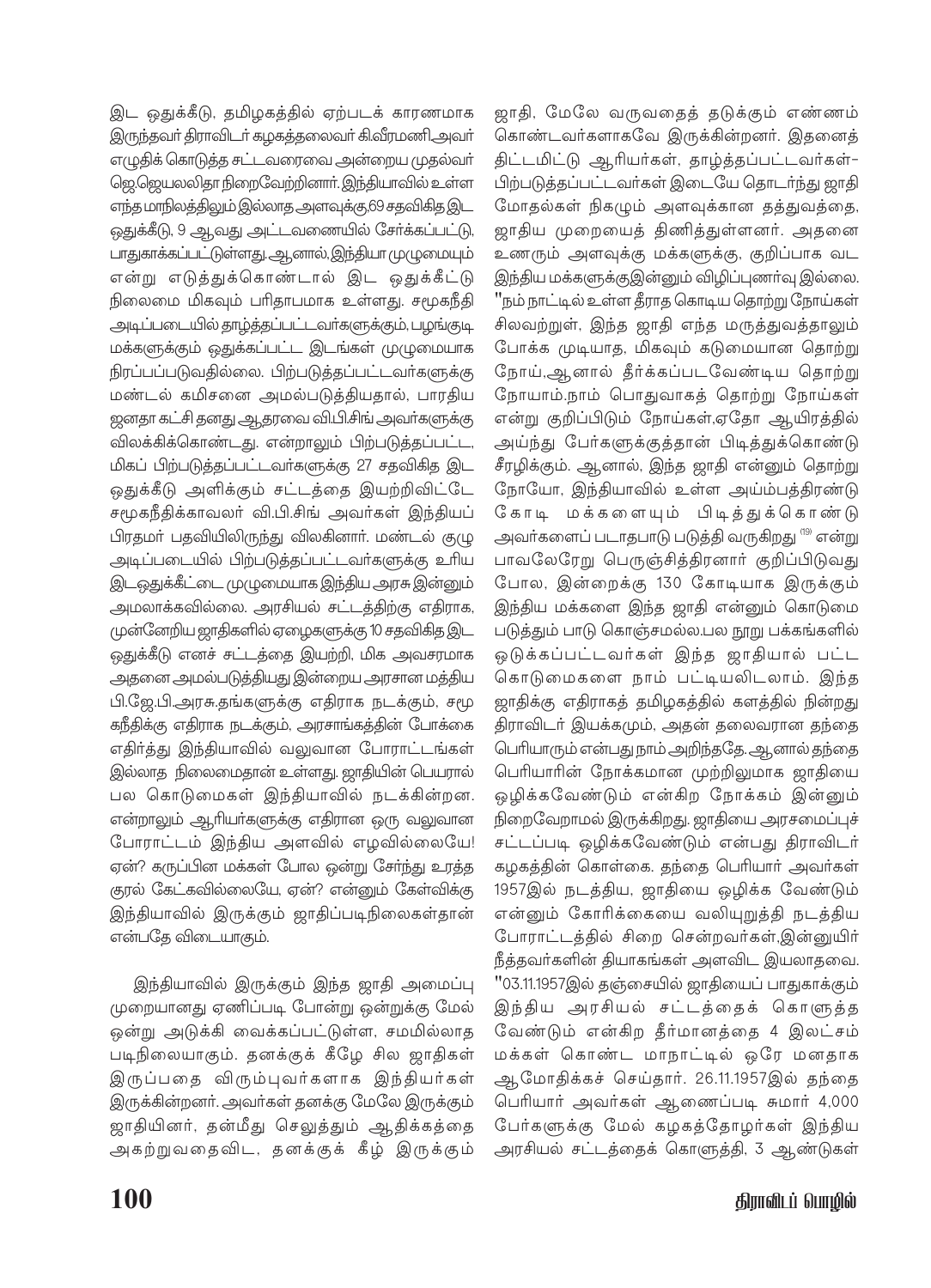வரை (கடினக் காவல்) தண்டிக்கப்பட்டு, சிறை புகுந்தனர். சுமார் 15 தோழர்களுக்கு மேல் இந்த ஜாதி ஒழிப்புப்போரில் சிறைக்கொடுமையால் பலியானார்கள்."<sup>'' ஜி</sup> இடஒதுக்கீடு என்பது இடைக்கால ஏற்பாடே. "ஜாதி ஒழிப்புச் சட்டம் வரட்டும் - இட ஒதுக்கீட்டைக் கைவிடத் தயார் என்றும் "2050 ஆம் ஆண்டிலாவது ஜாதி அடிப்படையிலான இட ஒதுக்கீடு ஒழிக்கப்படுவது குறித்து அரசு சிந்திக்கவேண்டும் என்று சென்னை உயர்நீதிமன்ற நீதிபதி கூறியுள்ளார். இட ஒதுக்கீடுக்குக் காரணமான ஜாதியை ஒழிக்கும் வகையில் சட்டம் தேவை என்று நீதிபதி கூறியிருந்தால் சிறப்பாக இருந்திருக்கும்; ஜாதியை அரசியல் சட்டப்படி ஒழிக்கட்டும், 2050 என்ன? 2040 ஆம் ஆண்டிலேயே இட ஒதுக்கீட்டை ஒழிக்க முடியும்" என்று திராவிடா் கழகத் தலைவா் ஆசிரியர் கி.வீரமணி அவர்கள் செப்டம்பர் 9,2020 அன்று விடுதலை பத்திரிகையில் விடுத்தஅறிக்கை, ஜாதி ஒழிப்பே திராவிட இயக்கத்தின் மூச்சுக்காற்று என்பதனை உணர்த்தும்.

காலந்தோறும் போராட்டக் கருவிகள் மாறுகின்றன. எதிர்கால உலகமும் கருவிகளும் இன்றைய நிலையில் சமூக ஊடகங்களே போராட்டக் கருவிகள். திராவிட இயக்கத்தைப் பொறுத்த அளவில் பயிற்சி வகுப்புகள், தொடர் பிரச்சாரங்கள், போராட்டங்கள் எனப் பழைய முறையோடும்,இன்றையசமுகஊடகங்களின்வழியிலான போராட்டமும்,வாட்ஸ்அப் செய்திகள், முகநூல் பதிவுகள், <u>பெரியார் வலைக்காட்சியில் தொடர்ந்து ஒளிபரப்பப்படும்</u> தலைவா்களின் உரைகள், கரோனா காலத்தில் சூம் (Zoom) வழியிலான இணையவழிப் பிரச்சாரங்கள் என்று இடைவிடாது தொடர்கின்றது. டுவிட்டரில் எத்தனையோ ஹேஷ்டேக்குகள் பிரபலமாகின்றன. ஒரு ஹேஷ்டேக் டிரெண்டிங்கில் முதலிடம் வந்ததும், அடுத்த நாள் அடுத்த ஹேஷ்டேக் பதியப்படுகிறது. இப்படி ஒவ்வொரு நாளும் ஒவ்வொரு பிரச்சனைகளின் அடிப்படையில் ஒவ்வொரு ஹேஷ்டேக்காக பதிவிடுவதற்குப் பதிலாக, 2013 இல் ஆரம்பித்து இன்றுவரை #Black lives matter என்னும் ஹேஷ்டேக்கின் கீழ், கருப்பின மக்களின் துன்பங்களும்,துயரங்களும், என்ன தீர்வு என்பதற்கான விவாதங்களும் தொடர்ந்து நடைபெறுவது இந்தக்கருப்பின உயிர்களும் உயிர்களே இயக்கத்தின் வெற்றி எனலாம்.தங்களது கொள்கையை, போராட்டத்தை ஒர் ஒற்றை வேறஷ்டேக் மூலமாக உலகில் வாழும் மக்கள் <u>அனைவரின்கவனத்திற்கும்கொண்டுசென்றது'கருப்பின</u> உயிர்களும் உயிர்களே' இயக்கத்தின் வெற்றியாகும்.

திராவிட இயக்கத்தின் சாதனைகள் குறிப்பிடத்தக்கவை. அனைவரும் பொது உரிமை, பொது உடைமை அடிப்படையில் சமமாக வேண்டும் என்பதுதான் திராவிட இயக்கம் அடையத் துடிக்கும் இலட்சியமாகும். திராவிடர் சங்கம் தொடங்கி 106ஆண்டுகள் கடந்திருக்கின்றன. திராவிட இயக்கத்தினால் அடைந்த பயன்கள் எண்ணிலடங்காதவை. ஆனால் இன்னும் <u>ோகவேண்டிய தூரம் இருக்கிறது. உலகம் பொதுவுரிமை,</u> பொதுவுடைமை உலகமானால், 'எல்லோருக்கும் எல்லாம் - அனைவா்க்கும் அனைத்தும்' என்னும் இலட்சியம் நிறைவேறும் அதை நோக்கிய பயணத்தைத் திராவிட இயக்கம், குறிப்பாக இன்றைய நிலையில் திராவிடா் கழகம் அதற்கான முன்னேற்பாடுகளைச் செய்து கொண்டிருக்கிறது, போராட்டம், பிரச்சாரம் என்னும் வழிமுறைகளால்! திராவிட இயக்கத்தின் குரல் டெல்லியில் உள்ள மக்களைவையில், புதிய உறுப்பினர்களின் பதவி ஏற்பின்போது எதிரொலித்தது. இந்தக் குரல் உலகம் முழுவதும் கேட்பதற்கான ஹேஷ்டேக்குகளைச் சமூக ஊடகங்களில் உருவாக்க வேண்டும். உலகத்தில் எந்தப் பகுதியில் திராவிடர்கள், தமிழர்கள் பாதிக்கப்பட்டாலும், ஜாதிக்கொடுமையும் நிறவெறிக்கொடுமையும் ஒன்றே என்பதனை உலக மக்கள் உணரவேண்டும். அப்படி உணரும்போது ஜாதி ஒழியும். புதிய உலகம் உருவாகும். கருப்பின உயிர்களும் உயிர்களே இயக்கம் தங்கள் இணையதளத்தில், உலகம் முழுவதும் இருக்கும் கருப்பினத்தவர்களை, நாட்டுப்பற்று என்னும் கோட்டைத் தாண்டி ஒருங்கிணைப்பதே தங்கள் குறிக்கோள் என்று குறிப்பிட்டிருக்கிறார்கள். எனக்கு மொழிப்பற்றோ, இனப்பற்றோ, நாட்டுப்பற்றோ கிடையாது, மானுடப்பற்று மட்டுமே உண்டு என்னும் தந்தை பெரியாரின் சொற்களைத்தான் 'கருப்பின உயிர்களும் உயிர்களே' இயக்கமும் குறிப்பிடுவதாகக் கருதுகின்றேன். மனித அறிவீனத்தினால் விளைந்த வேதனைகளை மனித அறிவினாலேயே நீக்கிவிடமுடியும்" என்ற தந்தை பெரியாரின் கருத்தின்படி, மனித அறிவீனத்தால் விளைந்த நிறவெறியும், ஜாதி வெறியும் மனித அறிவினாலேயே நீக்கப்படும் என்னும் எதிர்கால உலகத்தை நோக்கி நடைபோடும் இயக்கங்களாக,திராவிடஇயக்கமும் கருப்பின உயிர்களும் உயிர்களே இயக்கமும் விளங்குகின்றன.

"எல்லோருக்கும் எல்லாம்; அனைவருக்கும்

அனைத்தும்" என்பதுதான் திராவிட இயக்கத்தின்

இறுதிக் குறிக்கோளாகும்.பெண் விடுதலை நோக்கில்